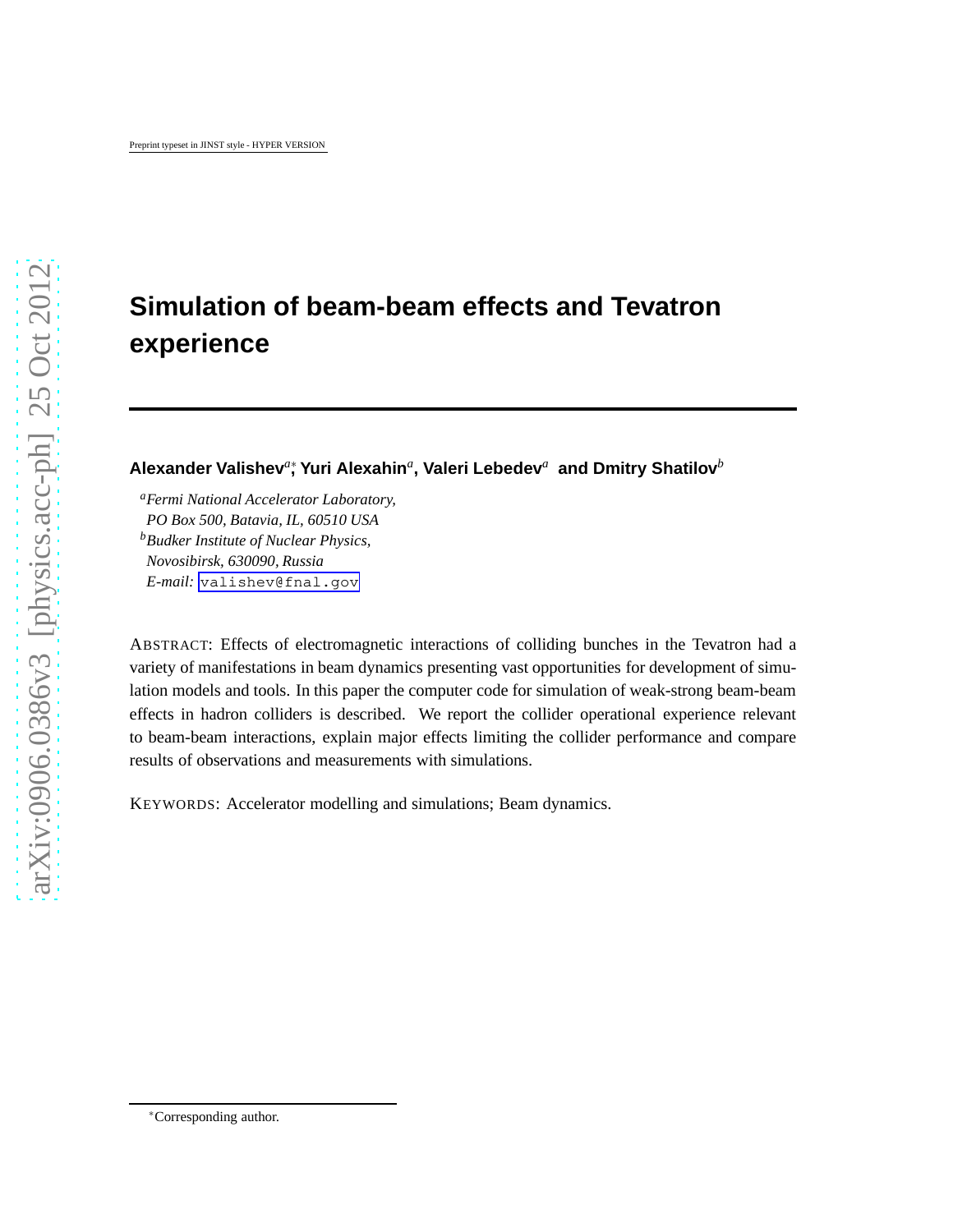## **Contents**

| 1. | <b>Introduction</b>                               | $\mathbf{1}$                                           |                  |
|----|---------------------------------------------------|--------------------------------------------------------|------------------|
| 2. |                                                   | <b>Overview of beam-beam effects</b>                   | $\boldsymbol{2}$ |
|    | 2.1                                               | Beam-beam effects at injection energy                  | 3                |
|    | 2.2                                               | Beam-beam effects during low-beta squeeze              | 4                |
|    | 2.3                                               | Beam-beam effects during high energy physics operation | 5                |
| 3. |                                                   | Multi-process beam physics analysis                    | $\overline{7}$   |
| 4. | <b>Numerical simulations of beam-beam effects</b> | 8                                                      |                  |
|    | 4.1                                               | Tevatron optics                                        | 10               |
|    | 4.2                                               | Chromaticity                                           | 10               |
|    | 4.3                                               | Diffusion and noise                                    | 11               |
|    | 4.4                                               | Program features                                       | 13               |
|    | 4.5                                               | Code validation                                        | 14               |
| 5. | <b>Simulation results</b>                         | 14                                                     |                  |
|    | 5.1                                               | Optics errors                                          | 15               |
|    | 5.2                                               | New collision helical separated orbit                  | 16               |
|    | 5.3                                               | Betatron tune chromaticity                             | 17               |
|    | 5.4                                               | $\beta^*$ reduction                                    | 18               |
|    | 5.5                                               | Second order chromaticity                              | 18               |
| 6. | <b>Summary and discussion</b>                     |                                                        |                  |

## **1. Introduction**

Peak luminosity of the Tevatron reached  $4.3 \times 10^{32}$  cm<sup>-2</sup>s<sup>-1</sup>, which exceeds the original Collider Run II goal [[1](#page-21-0)]. This achievement became possible due to numerous upgrades in the antiproton source, injector chain, and in the Tevatron collider itself. One of the most notable rises of luminosity came from the commissioning of electron cooling in the Recycler Ring and advances in the antiproton accumulation rate [\[2\]](#page-21-0). Starting from 2007, the intensity and brightness of antiprotons delivered to the collider greatly enhanced the importance of beam-beam effects. Several configurational and operational improvements in the Tevatron have been planned and implemented in order to alleviate these effects and allow stable running at high peak luminosities.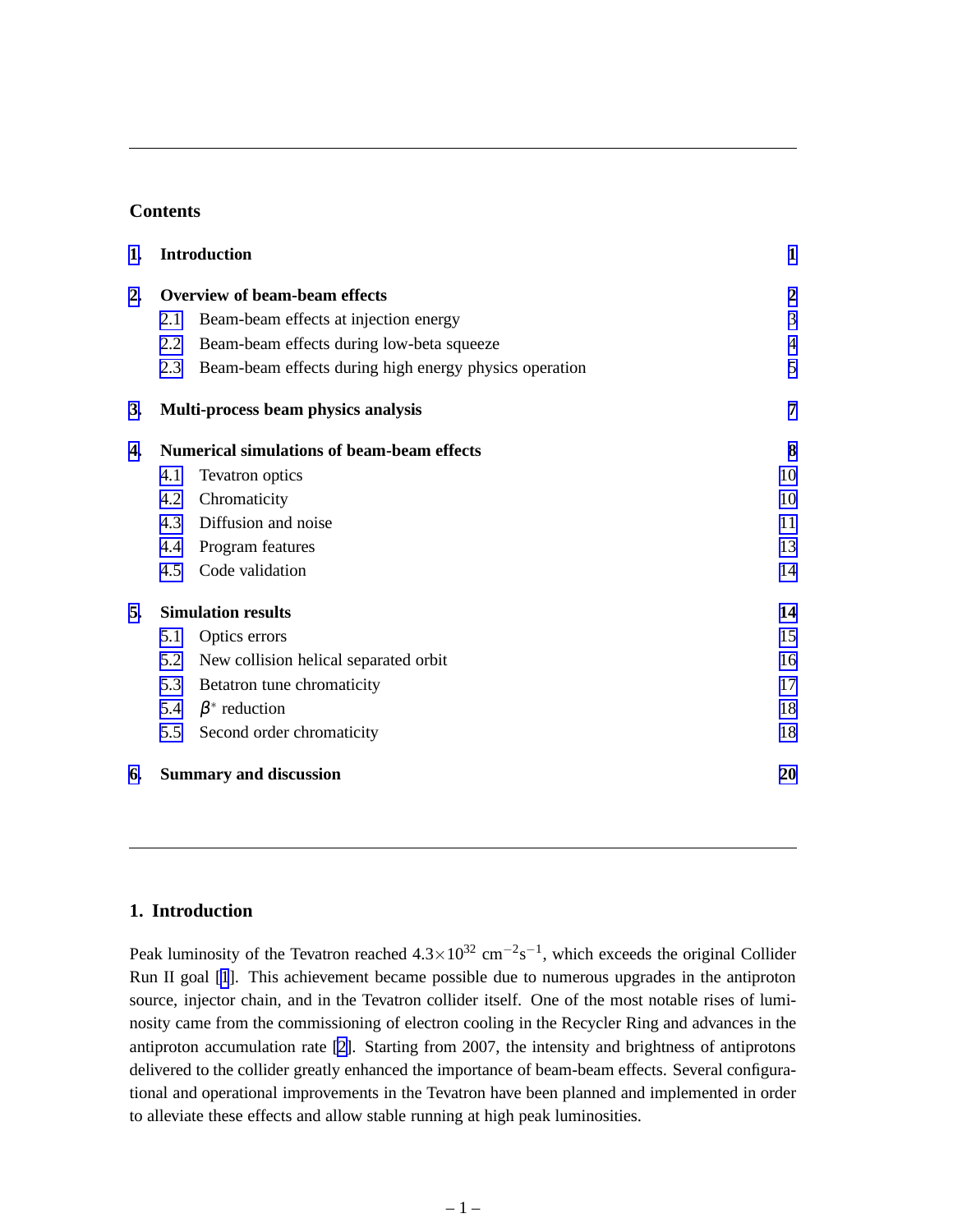<span id="page-2-0"></span>Since the publication of paper [\[3\]](#page-21-0) that gave a detailed summary of beam dynamics issues related to beam-beam effects, the peak luminosity of Tevatron experienced almost a tree-fold increase. In the present article we provide an updated view based on the last years of collider operation (Section 2).

Development of a comprehensive computer simulation of beam-beam effects in the Tevatron started in 1999. This simulation proved to be a useful tool for understanding existing limitations and finding ways to mitigate them. As the first step, we developed a simplified model of beam parameter evolution in the Tevatron, which includes all important phenomena affecting luminosity decay, excluding the beam beam effects (Section [3](#page-7-0)). For the numerical simulations of beam-beam effects, we used a multiparticle tracking code Lifetrac. In Section [4](#page-8-0) the main features of the code are described. In Sections [5.2](#page-16-0)-[5.5](#page-18-0) we summarize our experience with simulations of beam-beam effects in the Tevatron, and cross-check the simulation results against various experimental data and analytical models. We also correlate the most notable changes in the machine performance to changes of configuration and beam conditions, and support the explanations with simulations.

#### **2. Overview of beam-beam effects**

A detailed description of the Tevatron collider Run II can be found elsewhere [[1](#page-21-0)]. Here we provide only essential features important for understanding of the beam dynamics.

The Tevatron was a superconducting proton-antiproton collider ring in which beams of the two species collided at the center of mass energy of  $2 \times 0.98$  TeV at two experiments. Each beam consisted of 36 bunches grouped in 3 trains of 12 with 396 ns bunch spacing and 2.6  $\mu$ s abort gaps between the trains. The beams shared a common vacuum chamber with both beams moving along helical trajectories formed by electrostatic separators. Before the high energy physics collisions have been initiated, the proton and antiproton beams could be moved longitudinally with respect to each other, which is referred to as cogging. This configuration allowed for 72 interactions per bunch each turn with the total number of collision points in the ring equal to 138. The total number of collision points was determined by the symmetry of bunch filling pattern.

At the peak performance Tevatron operated with approximately  $N_p = 2.8 \cdot 10^{11}$  protons and  $N_a = 0.9 \cdot 10^{11}$  antiprotons per bunch at the beginning of a store. The normalized transverse 95% beam emittances were  $\varepsilon_p = 18 \cdot 10^{-6}$ m for protons and  $\varepsilon_a = 7 \cdot 10^{-6}$ m for antiprotons. The rms length of proton and antiproton bunches at the beginning of a high energy physics (HEP) store was 52 cm and 48 cm, respectively. Parameters of the beams were mostly determined by the upstream machines.

The value of  $\beta$ -function at the main collision points ( $\beta^*$ ) was 0.28 m. Betatron tunes were  $Q_x = 20.584$ ,  $Q_y = 20.587$  for protons and  $Q_x = 20.575$ ,  $Q_y = 20.569$  for antiprotons.

A typical collider fill cycle is shown in Figure [1.](#page-3-0) First, proton bunches were injected one at a time on the central orbit. After that, the electrostatic separators were powered and antiproton bunches were injected in batches of four. This process was accompanied by longitudinal cogging after each 3 transfers. Then the beams were accelerated to the top energy in 85 s and the machine optics was changed to collision configuration in 25 steps over 120 seconds of the so-called low-beta squeeze, during wich the  $\beta^*$  changed from 1.5 to 0.28 m. The last two stages included initiating collisions at the two main interaction points (IP) and removing halo by moving in the collimators.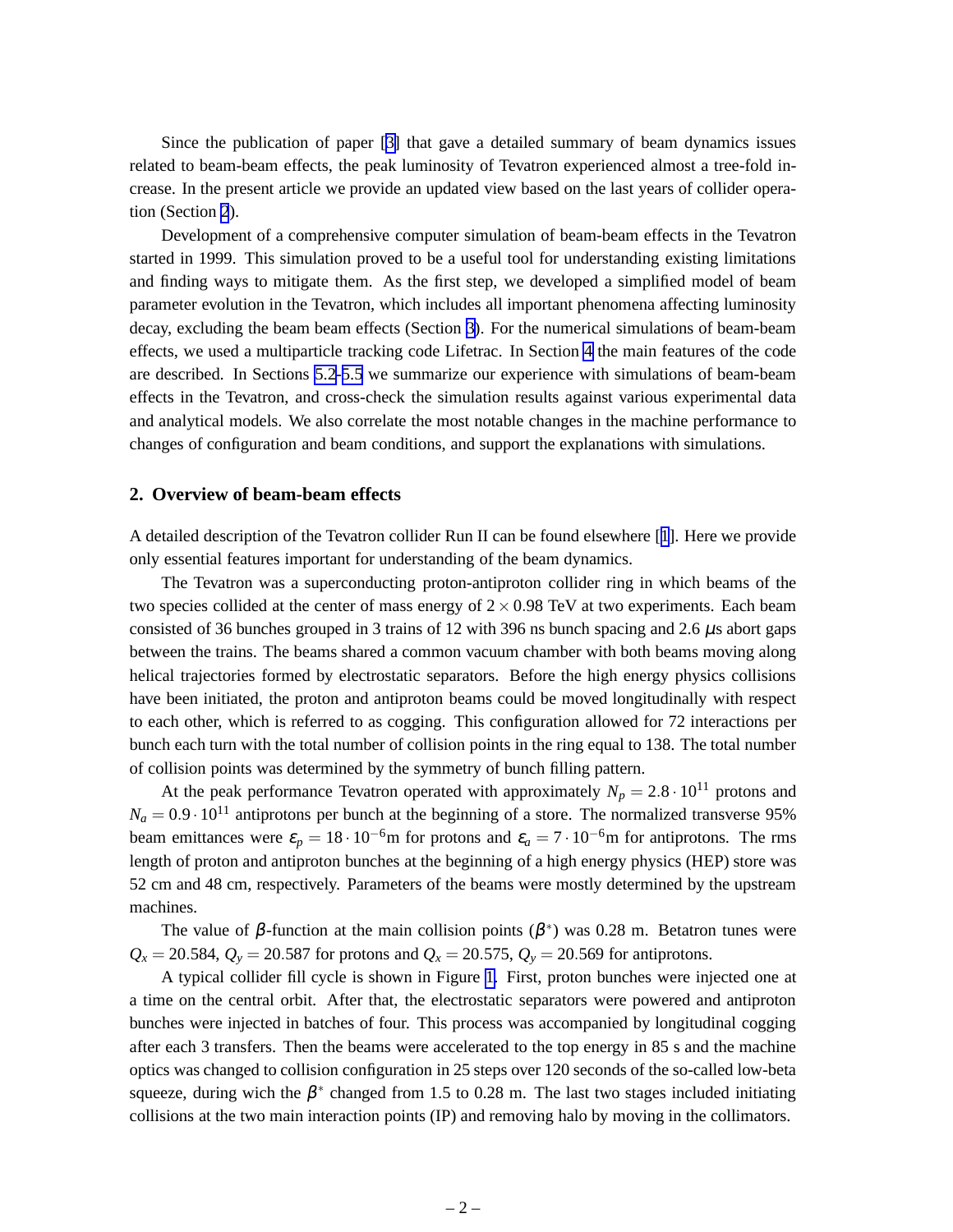<span id="page-3-0"></span>

**Figure 1.** Collider fill cycle for store 5989.

It has been shown in machine studies that beam losses up the ramp and through the low-beta squeeze were mainly caused by beam-beam effects [[3](#page-21-0)]. During the high energy physics collisions runs (HEP mode), the beam-beam induced emittance growth and particle losses contributed to the faster luminosity decay. Figure [2](#page-4-0) summarizes the observed losses of luminosity during different stages of the collider cycle.

#### **2.1 Beam-beam effects at injection energy**

During injection the long range (also referred to as parasitic) beam-beam effects caused proton losses (usually 5 to 10%). At the same time the antiproton lifetime  $(dN_a/dt/N_a)^{-1}$  was very good and only a fraction of a per cent were lost. Observations showed that mainly off momentum particles were lost (Figure [3](#page-5-0)) and the betatron tune chromaticity  $C = dQ/d\delta$ , where  $\delta = \Delta p/p$  is the relative momentum deviation, had a remarkable effect. Early in Run II the chromaticity had to be kept higher than 8 units in order to maintain coherent stability of the intense proton beam, but after several improvements aimed at reduction of the machine impedance the chromaticity was about 3 units [[4](#page-22-0), [5, 6](#page-22-0)]. Figure [3](#page-5-0) shows an interesting feature in the behavior of two adjacent proton bunches (no. 20 and 21). Spikes in the measured values are instrumental effects labeling the time when the beams are cogged. Before the first cogging the bunches have approximately equal lifetime. After the first cogging bunch 20 exhibits faster decay, and bunch 21 after the second. Analysis of the collision patterns for these bunches allowed to pinpoint a particular collision point responsible for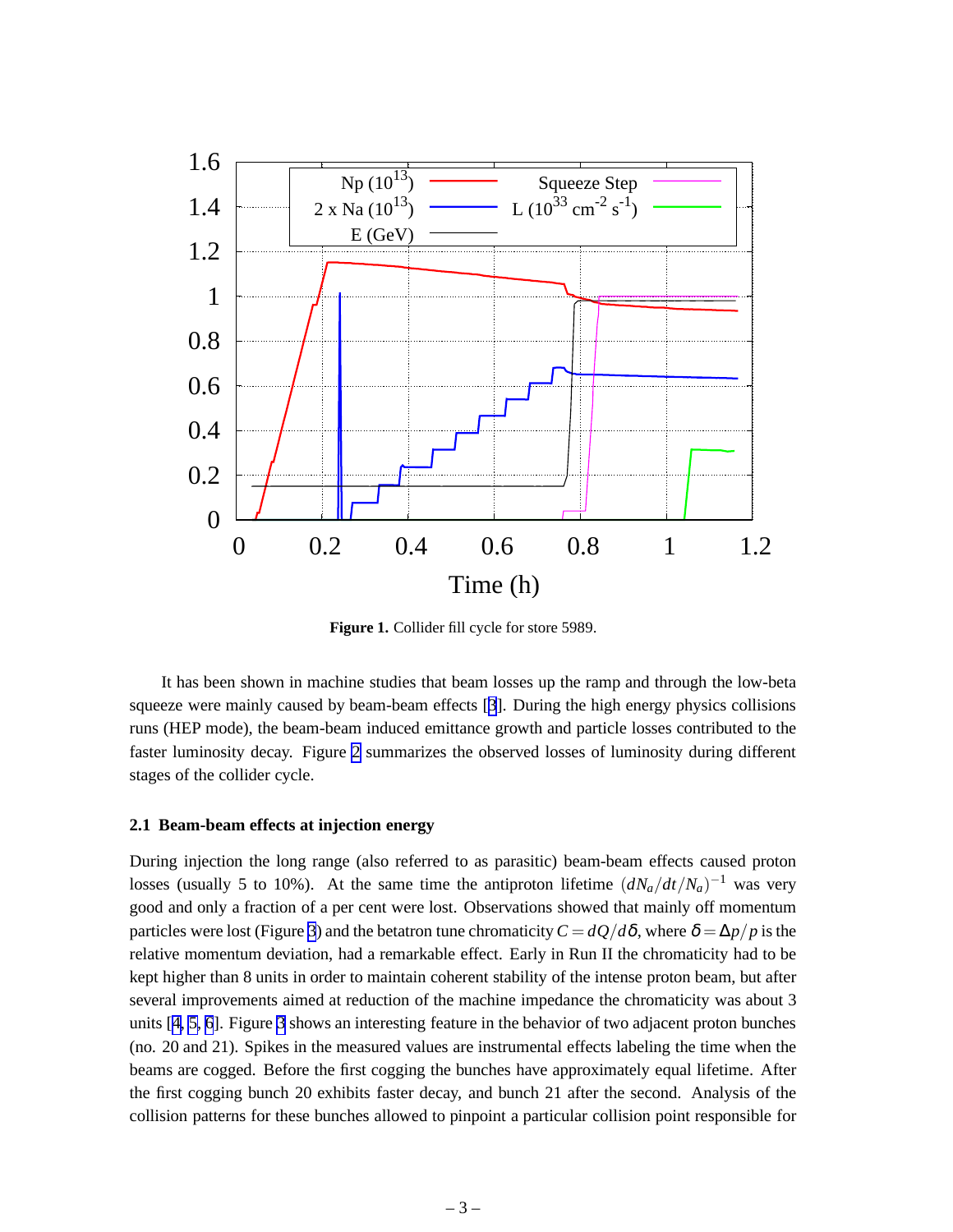<span id="page-4-0"></span>

**Figure 2.** Luminosity loss budget over a 3 year period. The labels mark: 1. Commissioning of electron cooling. 2. Installation of extra separators and new collision helical orbit. 3. Improved antiproton accumulation rate (stochastic cooling upgrade). 4. Correction of second-order chromaticity. 5. Implementation of controlled antiproton emittance blowup.

the lifetime degradation. The new optimized helical orbit separation scheme at injection energy has been implemented late in 2007 which improved the proton lifetime [\[7](#page-22-0), [8](#page-22-0)].

#### **2.2 Beam-beam effects during low-beta squeeze**

During the low-beta squeeze two significant changes occured - the  $\beta^*$  value was being gradually decreased from ∼1.5 m to 0.28 m (hence the name squeeze) and the helical orbits changed their shape and polarity from injection to collision configuration. The latter posed a serious limitation since the beams separation at several long range collision points briefly decreased from  $5-6\sigma$  to  $\sim$ 2 $\sigma$ . At this moment a sharp spike in losses was observed.

Another important operational concern was the tight aperture limitation in one of the two final focus regions (CDF). With dynamically changing orbit and lattice parameters the local losses were often high enough to cause a quench of the superconducting magnets even though the total amount of beam loss was small (∼ 1%). The aperture restriction has been located and fixed in October of 2008.

Besides orbit stability two other factors were found to be important in maintaining low losses through the squeeze: antiproton beam brightness and betatron coupling. Figure [4](#page-6-0) shows the de-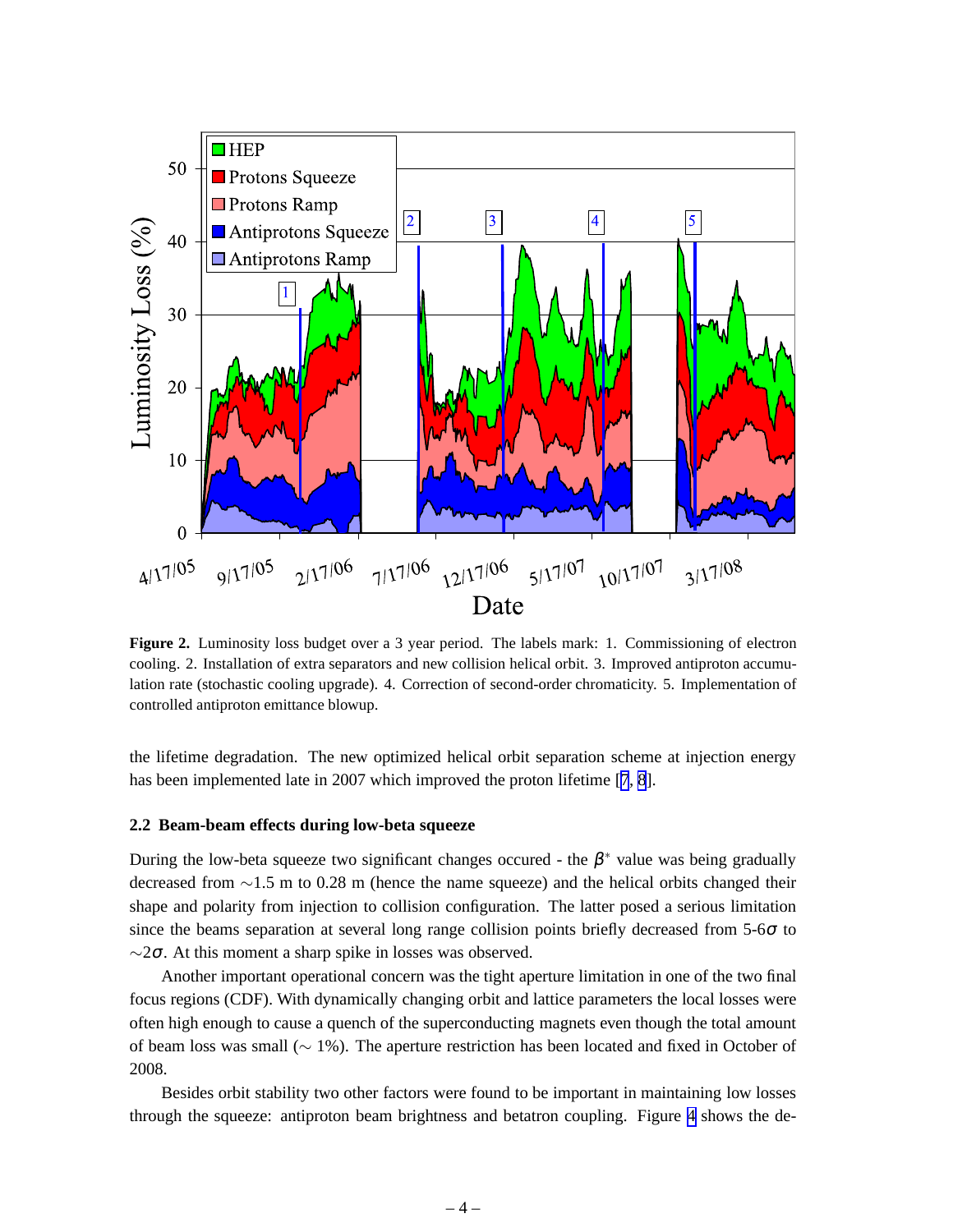<span id="page-5-0"></span>

**Figure 3.** Intensity and rms length (ns) of proton bunches no. 20 and 21 during injection of antiprotons.

pendence of proton losses on the antiproton beam brightness. Improvements implemented in the antiproton source during the 2007 shutdown resulted in the increase of antiproton beam brightess. This, in turn, caused a large number of stores to be lost at that stage of the Tevatron cycle, and hence demanded the commissioning of antiproton emittance control system [\[9\]](#page-22-0).

#### **2.3 Beam-beam effects during high energy physics operation**

After the beams were brought into collisions at the main IPs, there were two head-on and 70 long range collision points per bunch. Beam-beam effects caused by these interactions lead to emittance growth and particle losses in both beams.

During the running prior to the 2006 shutdown the beam-beam effects at HEP mostly affected antiprotons. The long range collision points nearest to the main IPs were determined to be the leading cause for poor lifetime. Additional electrostatic separators were installed in order to increase the separation at these IPs from 5.4 to 6 $\sigma$  [\[8\]](#page-22-0). Also, the betatron tune chromaticity was decreased from 20 to 10 units. Since then, the antiproton lifetime was dominated by losses due to luminosity and no emittance growth was observed provided that the betatron tune working point was well controlled.

Commissioning of electron cooling of antiprotons in the Recycler resulted in smaller emittances, which together with increased antiproton stacking rate drastically changed the situation for protons. Figure [5](#page-7-0) shows the evolution of total head-on beam-beam tune shift  $\xi = Nr_p/4\pi\varepsilon$  (where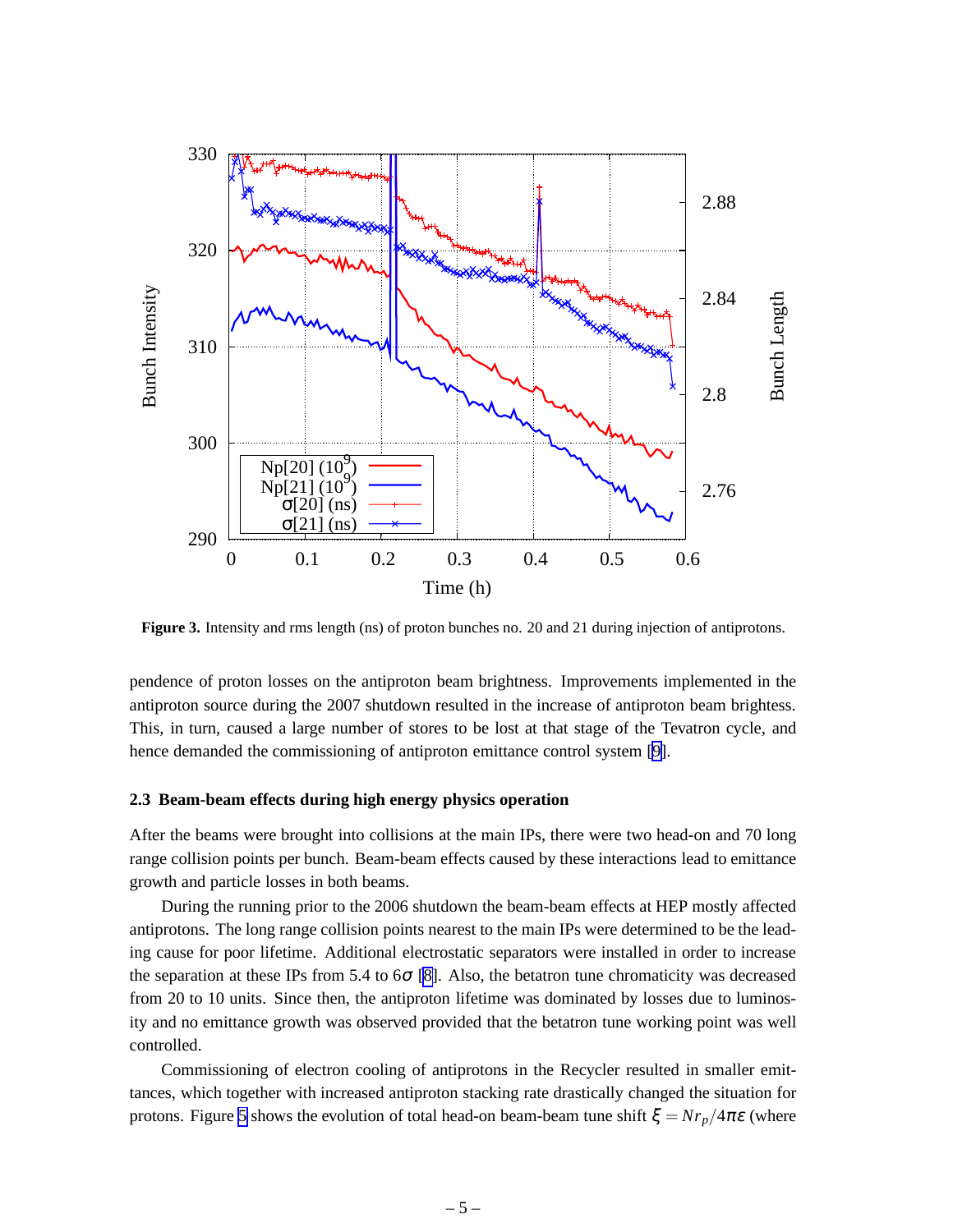<span id="page-6-0"></span>

**Figure 4.** Proton losses during low-beta squeeze vs. antiproton beam brighness  $36 \cdot N_a/\varepsilon_a$ .

*N* is the number of particles,  $r_p$  is the classical proton radius,  $\varepsilon$  is the normalized rms emittance) for protons and antiprotons. Note that prior to the 2006 shutdown the proton  $\xi$  was well under 0.01 and big boost occurred in 2007 when both beam-beam parameters became essentially equal. It was then when beam-beam related losses and emittance blowup started to be observed in protons.

Our analysis showed that deterioration of the proton lifetime was caused by a decrease of the dynamical aperture for off-momentum particles due to head-on collisions (see Sec. [5.5](#page-18-0)). It was discovered that the Tevatron optics had large chromatic perturbations, e.g. the value of  $\beta^*$ for off-momentum particles could differ from that of the reference particle by as much as 20%. Also, the high value of second order betatron tune chromaticity  $d^2Q/d(\Delta p/p)^2$  generated a tune spread of ∼0.002. A rearrangement of sextupoles in order to correct the second order chromaticity has been planned and implemented in 2007 shutdown [\[10](#page-22-0)]. Figure [6](#page-8-0) demonstrates the effect of this modification on the integrated luminosity. The time dependence of luminosity is very well approximated by  $L_0/(1 + t/\tau)$ . Therefore one can normalize the luminosity integral for a given store to a fixed length  $T_0$  by using the expression  $L_0\tau \cdot ln(1 + T_0/\tau)$  [\[11](#page-22-0)]. Here  $L_0$  is the initial luminosity, and  $\tau$  is the luminosity lifetime. One can see that after the modification the saturation at luminosities above  $2.6 \times 10^{32}$ cm<sup>-2</sup>s<sup>-1</sup> was mitigated and the average luminosity delivered to experiments increased by some 10%.

Another increase in the proton  $\xi$  occurred after the 2007 shutdown when the transverse antiproton emittance was decreased due to improvements in the injection optics matching. The total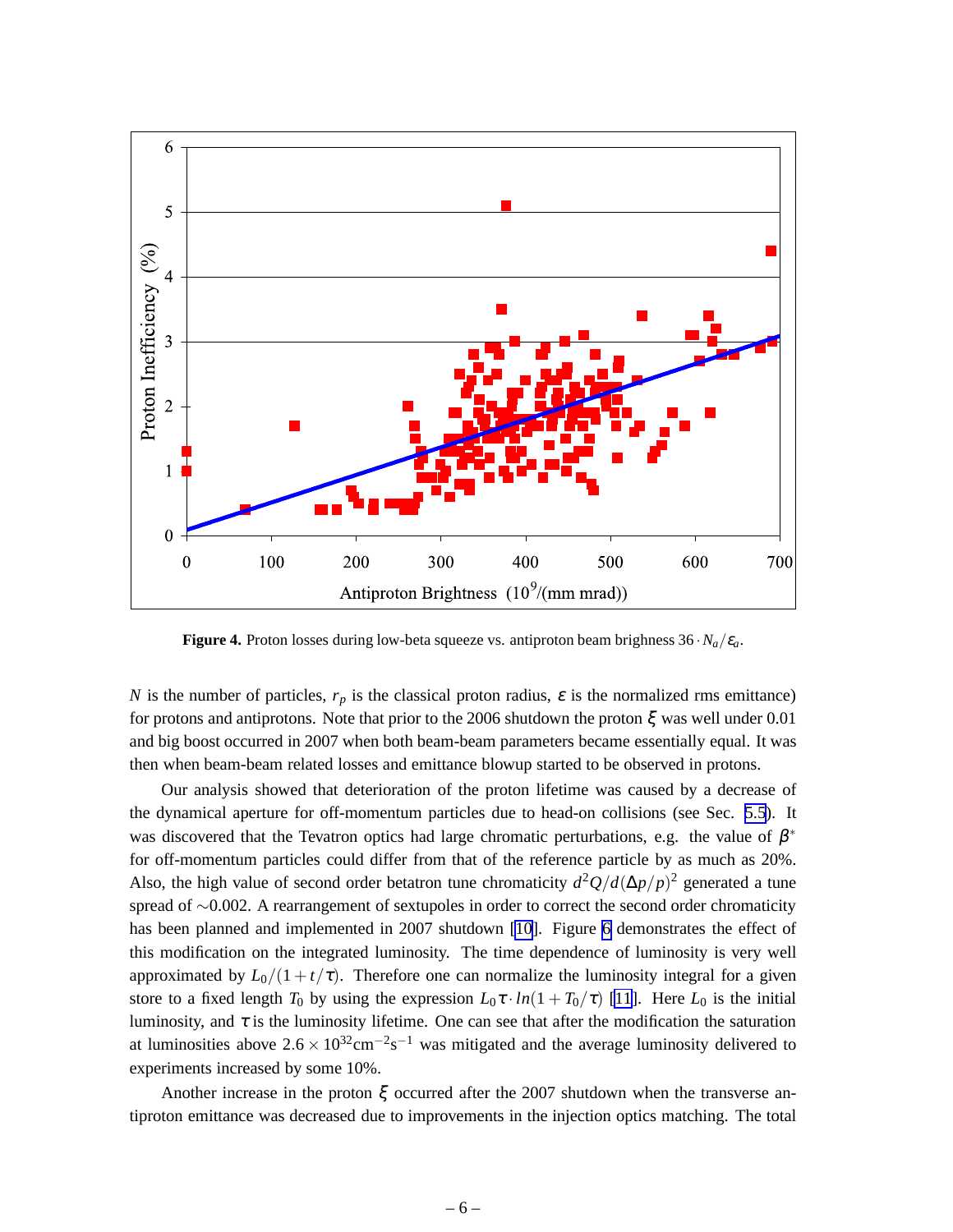<span id="page-7-0"></span>

**Figure 5.** Head-on beam-beam tune shift parameter vs. time.

attained head-on beam-beam tune shift for protons became higher than that of antiprotons and exceeded 0.03. That led to high sensitivity of the proton lifetime to minor variations of the betatron tunes, and to severe background conditions for the experiments. The reason was believed to be the large betatron tune spread generated by significantly unequal beam sizes at the IPs [\[12](#page-22-0)]. Indeed, at times the antiproton beam size was a factor of 2 to 2.5 smaller than the proton size.

A dedicated system has been commissioned to reduce the proton-to-antiproton emittance ratio. It increased the antiproton emittance after the top energy was reached by applying wide band transverse noise to a directional strip line (line 5 in Fig. [2](#page-4-0)) [\[9](#page-22-0)]. Ultimately, the optimal emittance ratio for operations was determined to be about 3 (i.e. the factor of 1.7 in beam sizes).

The remaining part of this paper deals with beam-beam effects in the HEP stores. Discussions on the long range effects at the injection energy and coherent beam-beam effects [\[13](#page-22-0)] are left out of the scope of this report.

#### **3. Multi-process beam physics analysis**

The beam-beam interaction was not the single strongest effect determining the evolution of beam parameters at collisions. There were other sources of diffusion causing the emittance growth and particle losses, including the intrabeam scattering, noise of accelerating RF voltage, ground motion, scattering on the residual gas, and particle burnup due to luminosity (non-elastic scattering). Parameters of these mechanisms were measured in beam studies (see e.g. [[26](#page-23-0)]), and then a model was built in which the equations of diffusion and other processes were solved numerically [[14](#page-22-0)].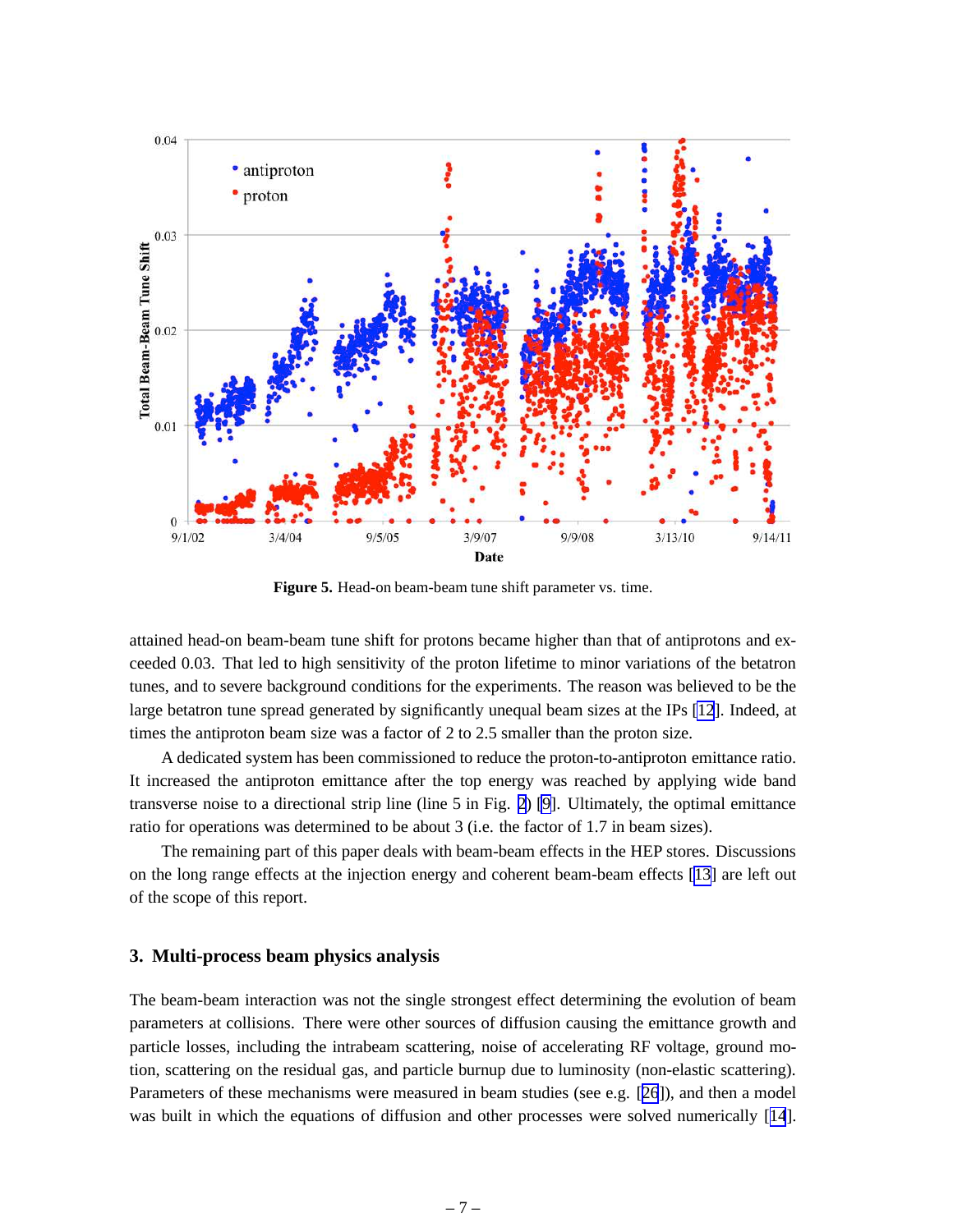<span id="page-8-0"></span>

**Figure 6.** Luminosity integral normalized for 24 hrs store vs. initial luminosity. Blue points and curve - before the second order chromaticity correction, red - after the correction. Black line represents the maximum possible luminosity integral for the given beam parameters in the absence of beam-beam effects.

This model was able to predict evolution of the beam parameters in the case of weak beam-beam effects. When these effects are not small, it provides a reference for evaluation of their strength. We used that analysis on a store-by-store basis to monitor the machine performance in real time [[15\]](#page-22-0) because such calculations were very fast compared to a full numerical beam-beam simulation. Figure [7](#page-9-0) presents an example comparison of the evolution of beam parameters in an actual high luminosity store to the calculations. Note that there is no transverse emittance blow up in both beams, and the emittance growth is dominated by processes other than beam-beam interaction. The same is true for antiproton intensity and bunch length. The most pronounced difference between the observation and the model is seen in the proton intensity evolution. Beam-beam effects caused the proton lifetime degradation during the initial 2-3 hours of the store until the proton beam-beam tune shift drops from 0.02 to 0.015. The corresponding loss of the luminosity integral was about 5%.

## **4. Numerical simulations of beam-beam effects**

Numerical simulations of beam-beam effects in the Tevatron were carried out with the use of weak-strong particle tracking code Lifetrac. Initially this code was developed for simulation of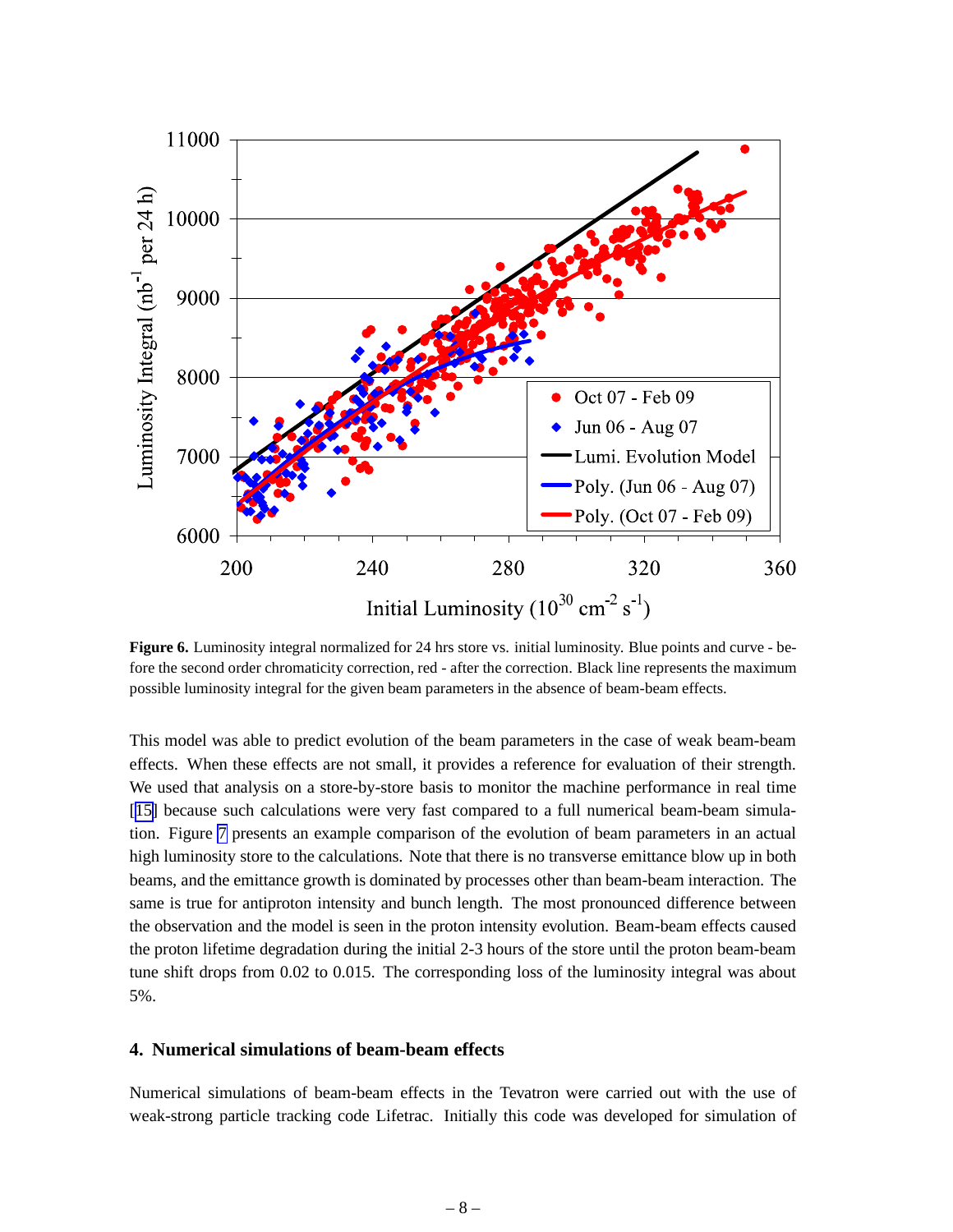<span id="page-9-0"></span>

**Figure 7.** Observed beam parameters in store 6683 compared to store analysis calculation (model).  $L_0 =$  $3.5 \cdot 10^{32}$ cm<sup>-2</sup>s<sup>-1</sup>. a) single bunch luminosity and luminosity integral. b) intensity of proton bunch no. 6 and of antiproton bunch colliding with it (no. 13). c) rms bunch lengths. d) horizontal 95% normalized bunch emittances.

the equilibrium distributions of the particles in circular electron-positron colliders [\[16](#page-22-0)]. In 1999 the new features have been implemented, which allowed simulating non-equilibrium distributions, for example in proton beams. In this case the goal of simulations is not to obtain the equilibrium distribution but to observe the evolution of initial distribution. The number of simulated particles can vary in the range from  $10^3$  to  $10^6$ , usually it is set to  $(5 \div 10) \cdot 10^3$ . The tracking time is divided into "steps", typically  $10^3 \div 10^5$  turns each. The statistics obtained during the tracking (1D) histograms, 2D density in the space of normalized betatron amplitudes, luminosity, beam sizes and emittances) is averaged over all particles and all turns for each step. Thus, a sequence of frames representing evolution of the initial distribution is obtained.

Another important quantity characterizing the beam dynamics is the intensity lifetime. It is calculated by placing an aperture restriction in the machine and counting particles reaching the limit. The initial and final coordinates of the lost particle are saved. This information is valuable for analysis of various beam dynamics features.

The initial 6D distribution of macroparticles can be either Gaussian (by default), or read from a separate text file. The macroparticles may also have different "weights". This allows representing the beam tails more reliably with a limited number of particles. Usually we simulate the Gaussian distribution with weights: particles initially located in the core region have larger weights while the "tail" particles with smaller weights are more numerous.

In the Tevatron bunch pattern (3 trains of 12 bunches) there are two main IPs and 70 long range collision points for each bunch. When performing transformation through a main IP, the "strong" bunch is divided into slices longitudinally. The higher are the orders of significant betatron resonances which are supposed to make effect on the distribution, the greater must be the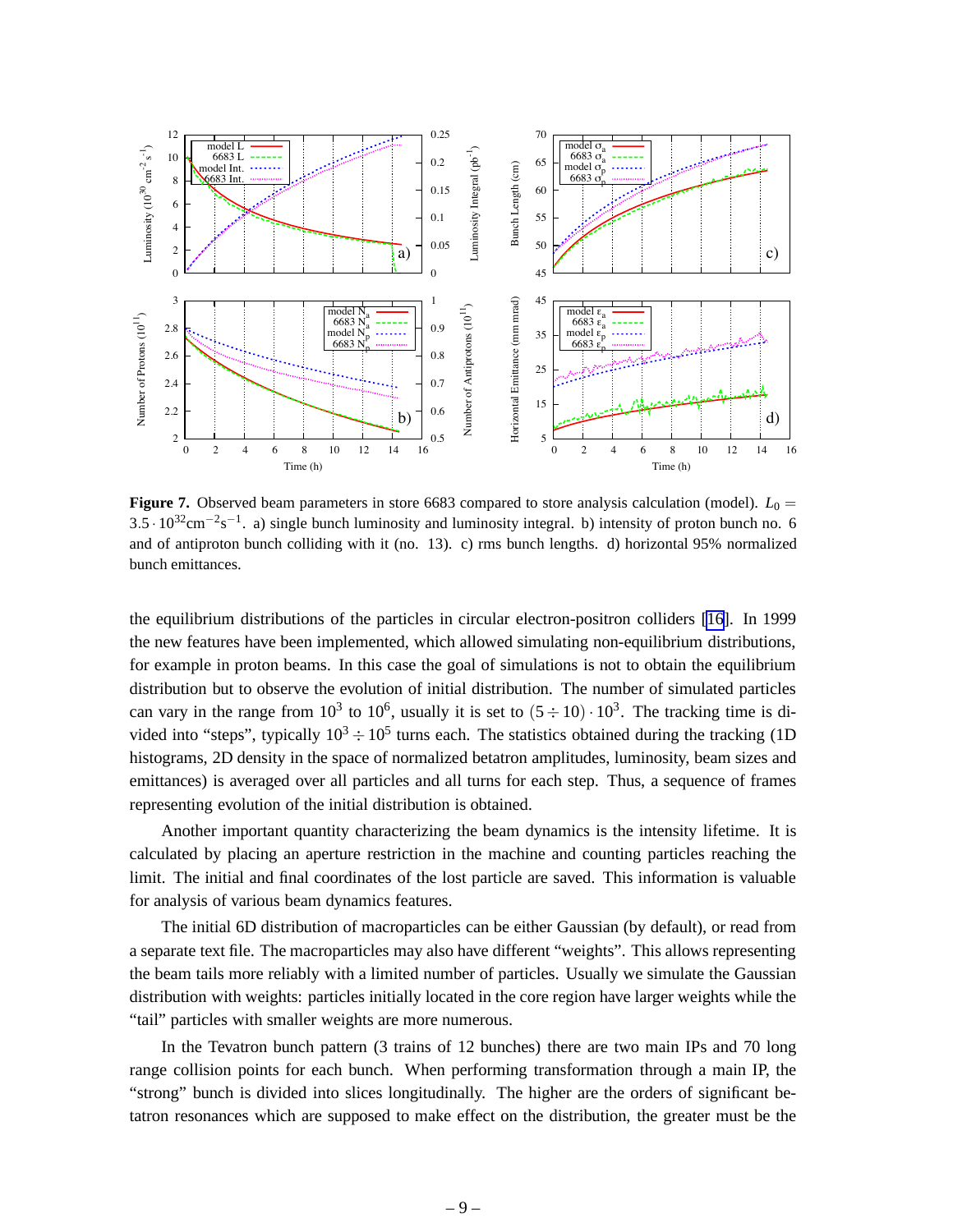<span id="page-10-0"></span>number of slices. In our simulations 12 slices were used in the main IPs where beta-functions are approximately equal to the bunch length and only one slice in long range collision points where beta-functions are much greater and one can neglect the betatron phase advance over the bunch length.

The transverse density distributions within "strong" slices are bi-Gaussian, allowing to apply the well-known formulae [\[17](#page-22-0)] for the 6D symplectic beam-beam kick. However, a simple modification allowed simulating non-Gaussian strong bunches. Namely, the strong bunch is represented as a superposition of a few (up to three) Gaussian distributions with different betatron emittances. The kicks from all these "harmonics" are summarized additively. The calculation time is increased somehow (not very significantly) but the transformation remains 6D symplectic.

#### **4.1 Tevatron optics**

The parasitic collisions in Tevatron played significant role in the beam dynamics. In order to account for their contribution correctly, an accurate knowledge of the focusing optics of the whole ring with all distortions, beta beatings, coupling, etc. was required. This necessitated the construction of a realistic model of the machine lattice based on beam measurements. The most effective method proved to be the orbit responce matrix analysis [\[18](#page-22-0), [19, 20\]](#page-22-0).

The model lattice was built in the optics code OptiM [[21\]](#page-22-0). Both OptiM and Lifetrac treat betatron coupling using the same coupled beta-functions formalism [\[22](#page-22-0)]. That allows the linear transport matrix between any two points to be easily derived from the coupled lattice functions and phase advances.

A set of scripts has been created enabling fast creation of input files for the beam-beam simulation. These programs automate calculation of azimuthal positions of interaction points for the chosen bunch and extraction of the optics parameters. At the end, the machine optics is represented by a set of 6D linear maps between the interaction points.

It was estimated that resonances generated by known Tevatron nonlinearities, such as the final focus triplets and lattice sextupoles, were much weaker than those due to beam-beam collisions at the operational betatron tune working point. Hence, inclusion of nonlinear lattice elements into the simulation was deemed unnecessary. Still, the code has the capability to include thin multipoles up to the 10-th order.

#### **4.2 Chromaticity**

Although linear optics is used for the machine lattice model, there are two nonlinear lattice effects which are considered to be significant for beam-beam behaviour and were included into simulations. These are the chromaticities of beta-functions excited in the main IPs and chromaticities of the betatron tunes. In the Hamiltonian theory the chromaticity of beta-functions does not come from energy-dependent focusing strength of quadrupole magnets (as one would intuitively expect) but from drift spaces where the transverse momentum is large (low-beta regions). The symplectic transformations for that are:

$$
X = X - L \cdot X' \cdot \frac{\Delta p}{p}
$$

$$
Y = Y - L \cdot Y' \cdot \frac{\Delta p}{p}
$$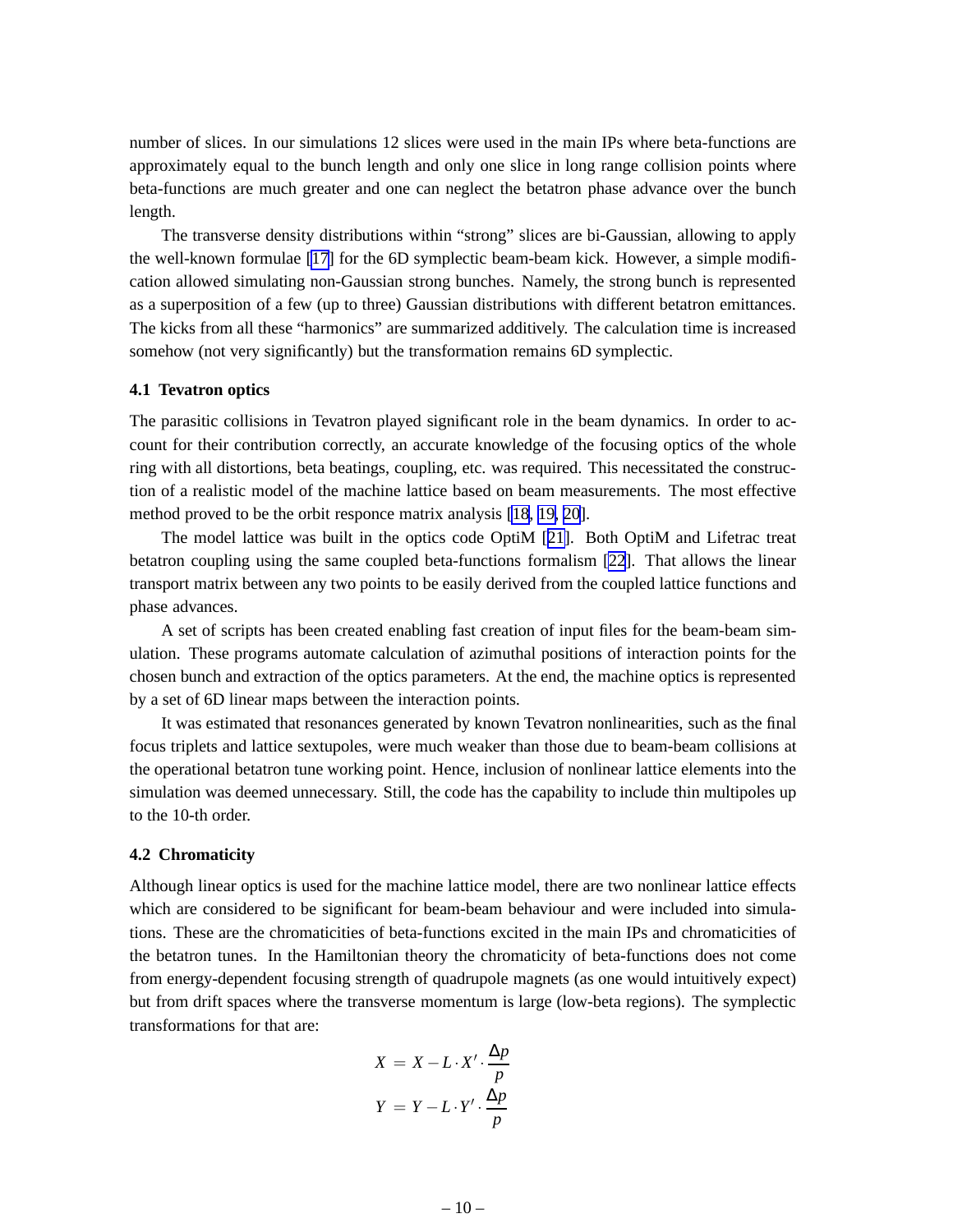$$
Z = Z - L \cdot (X^2 + Y^2)/2
$$

<span id="page-11-0"></span>where  $X$ ,  $Y$ , and  $Z$  are the particle coordinates, and  $L$  is the "chromatic drift" length. Then, it is necessary to adjust the betatron tune chromaticities which are also affected by "chromatic drift". For that, an artificial element (insertion) is used with the following Hamiltonian:

$$
H = I_x \cdot (2\pi Q_x + C_x \frac{\Delta p}{p}) + I_y \cdot (2\pi Q_y + C_y \frac{\Delta p}{p}),
$$

where  $I_x$  and  $I_y$  are the action variables,  $Q_x$  and  $Q_y$  are the betatron tunes,  $C_x$  and  $C_y$  are the [additions to the] chromaticities of the betatron tunes.

#### **4.3 Diffusion and noise**

Diffusion and noise are simulated by a single random kick applied to the macroparticles once per turn. Strength of the kick at different coordinates is given by a symmetrical matrix representing correlations between Gaussian noises. In the Tevatron operation, the diffusion was rather slow in terms of the computer simulation – the characteristic time for the emittance change was about an hour, or  $\sim 10^8$  turns. In our simulations of the beam-beam dynamics, the noise was artificially increased by three orders of magnitude in order to match the diffusion and the computer capabilities.

We justify this approach below. In contrast to electron-positron colliders there is no synchrotron radiation damping in hadron colliders. As the result, during the store time the effect of beam-beam interaction on the emittance growth needs to be minimized and made small relative to other diffusion mechanisms such as the intra-beam scattering (IBS), scattering on the residual gas, and diffusion due to RF phase noise, etc. We will call these the extrinsic diffusion to distinguish from the diffusion excited by beam-beam effects. For the 2005 Tevatron parameters the extrinsic diffusion set the luminosity lifetime to be about 10 hours at the beginning of the store. IBS dominated both transverse and longitudinal diffusions in the case of protons while its relative effect was significantly smaller for antiprotons because of ∼5 times smaller intensity.

Table 1 summarizes lifetimes for major beam parameters obtained with diffusion model [\[23](#page-23-0)] for a typical 2005 Tevatron store with the luminosity of  $0.9 \times 10^{32}$ cm<sup>-2</sup>s<sup>-1</sup>. There were many parameters in Tevatron which are beyond our control and therefore each store was different. For good stores, the beam-beam effects made comparatively small contribution to the emittance growth yielding luminosity lifetime in the range of 7-8 hours and 10-15% loss in the luminosity integral.

| Parameter (lifetime, hour)                   | <b>Protons</b> | <b>Antiprotons</b> |
|----------------------------------------------|----------------|--------------------|
| Luminosity                                   | 9.6            | 9.6                |
| Transverse emittance,                        | $-17/ -18$     | $-52/ -46$         |
| $(d\varepsilon/dt)/\varepsilon$ [hor./vert.] |                |                    |
| Longitudinal emittance                       | -8             | $-26$              |
| Intensity                                    | 26             | 155                |

**Table 1.** Lifetimes for major beam parameters obtained with diffusion model.

Under the Tevatron operational conditions, the emittance growth rate was small and exact simulations of beam-beam effects would require tracking for billions of turns. That is well beyond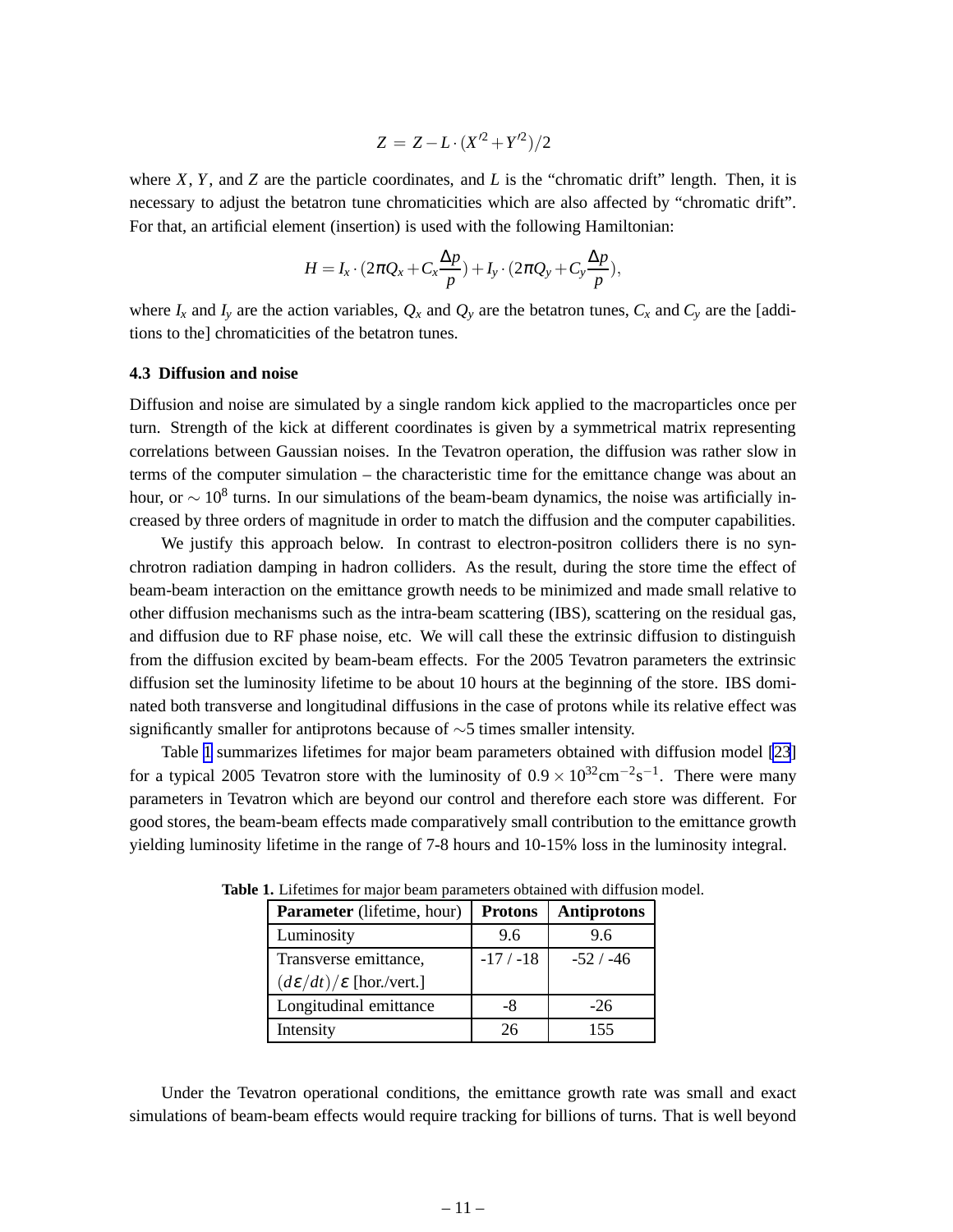capabilities of present computers. Fortunately, the extrinsic diffusion is much faster than the beambeam diffusion. That leads to the loss of phase correlation after about 50,000 turns.

The external noise plays an important role in particle dynamics: it provides particle transport in the regions of the phase space which are free from resonance islands.

To make this transport faster we can artificially increase the noise level assuming that its effect scales as noise power multiplied by number of turns. If we choose it so that the noise alone gives 10% emittance growth in 10<sup>6</sup> turns (we use this level as the reference) than this number of turns of simulation will correspond to  $\sim$  5 h of time in the Tevatron.

To verify this approach we studied the effect of the noise level on luminosity using the reconstructed optics.

Figure 8 presents the results of tune scan along the main diagonal with the reference noise level and without noise. The effect of noise on luminosity corresponds to its level with exception of the point  $Q_y = 0.575$  where it was larger due to some cooperation with strong 5th order resonances.



**Figure 8.** The reduction of luminosity after  $t = 2 \cdot 10^6$  turns to the initial luminosity vs. betatron tune (simulations). Circles - no noise, diamonds - with noise amplitude corresponding to 20% emittance growth.

To study this cooperation in more detail we performed tracking at this working point with different noise levels. Fig.[9](#page-13-0) shows the luminosity reduction in  $2 \cdot 10^6$  turns (diamonds) and a fit made using just 3 points, with relative noise level 0.5, 1 and 2.

The fit works fine for higher noise level, but predicts somewhat faster luminosity decay in the absence of noise than actually observed in tracking. This means that there are regions in the phase space which particles cannot pass (within the tracking time) without assistance from the external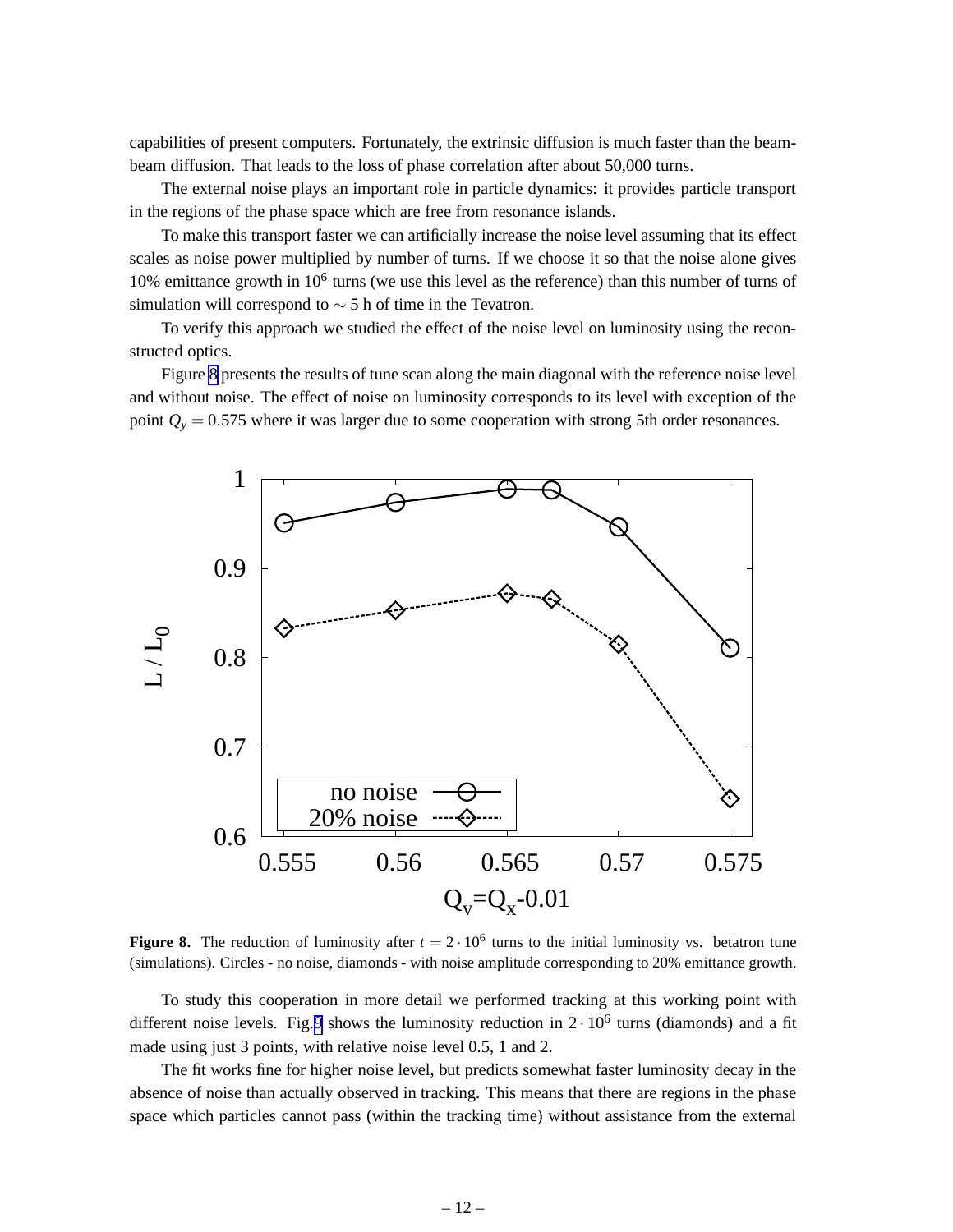<span id="page-13-0"></span>noise so that the simple rule for diffusion coefficiends *D*,  $D_{total} = D_{beam-beam} + D_{noise}$  does not apply. However, such "blank spaces" may contain isolated resonance islands which would show up on a longer time scale with the real level of external noise. The applicablity of this rule at the



**Figure 9.** Reduction of luminosity after  $2 \cdot 10^6$  turns vs. noise amplitude (simulations at  $Q_y = 0.575$ ).

reference noise level testifies that (with the chosen number of turns) no such "blank spaces" were left so we get more reliable predictions.

Since 2007 we do no longer use the artificial noise enhancement for two reasons: a) the time interval of interest became shorter (less than one hour) after the shift of focus in beam-beam effects from antiprotons to protons; b) over the years the available computing power was constantly increasing and e.g. now, a full tracking over  $10<sup>7</sup>$  turns (corresponding to 210 s of real time) takes about 20 hours on a modern computing cluster.

#### **4.4 Program features**

Since Lifetrac uses the "weak-strong" model, it can be very efficiently parallelized. Each processor tracks its own set of particles and the nodes need to communicate very rarely (at the end of each step), just to gather the obtained statistics. Hence, the productivity grows almost linearly with the number of nodes.

There are also two auxiliary GUI codes. The first one automates production of the Lifetrac input files for different bunches from the OptiM machine lattice files. The second one is dedicated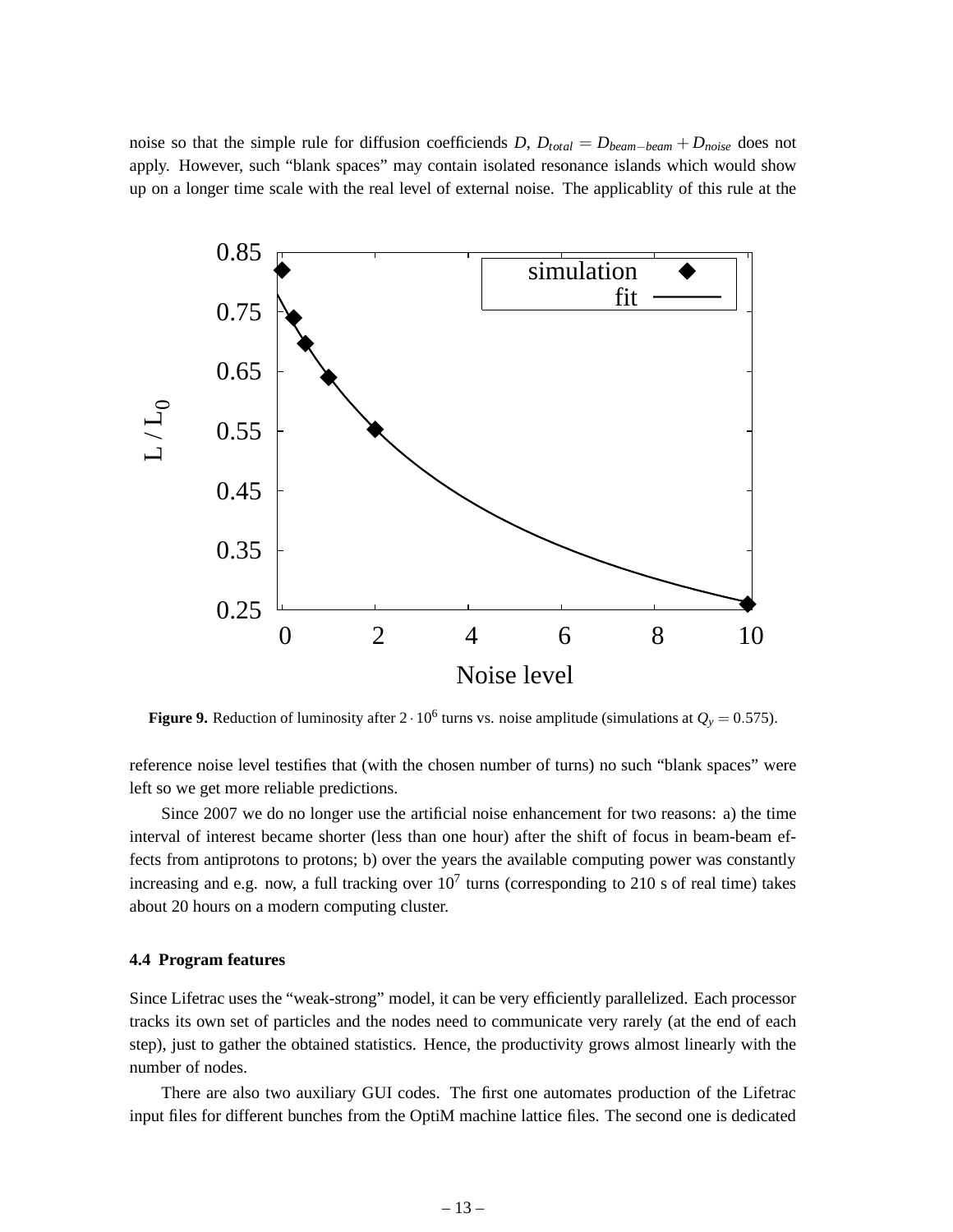<span id="page-14-0"></span>for browsing the Lifetrac output files and presenting the simulation results in a text and graphical (histogram) form.

#### **4.5 Code validation**

We have validated the code using available experimental data. As an example, Figures 10 and [11](#page-15-0) show a good reproduction of the two distinct effects in the bunch to bunch differences caused by beam-beam effects: variation of vertical bunch centroid position due to long range dipole kicks, and variation of transverse emittance blowup caused by difference in tunes and chromaticities. We also demonstrated that scallops can be reduced by moving the working point farther from 5th order resonance.

In addition, Lifetrac was validated against another weak-strong tracking code Sixtrack on the case of the Large Hadron Collider, and good agreement was observed [\[24](#page-23-0)].



**Figure 10.** Bunch by bunch antiproton vertical orbit: squares - measurements, circles - Lifetrac simulations.

#### **5. Simulation results**

Simulations with Lifetrac played an important role in justification of many collider configuration changes, which resulted in performance improvements. These changes include the decrease of antiproton betatron tune chromaticity, reduction of the  $\beta^*$  from 0.35 m to 0.28 m (both in 2005), correction of the collision optics, increase of separation at the long range collision points nearest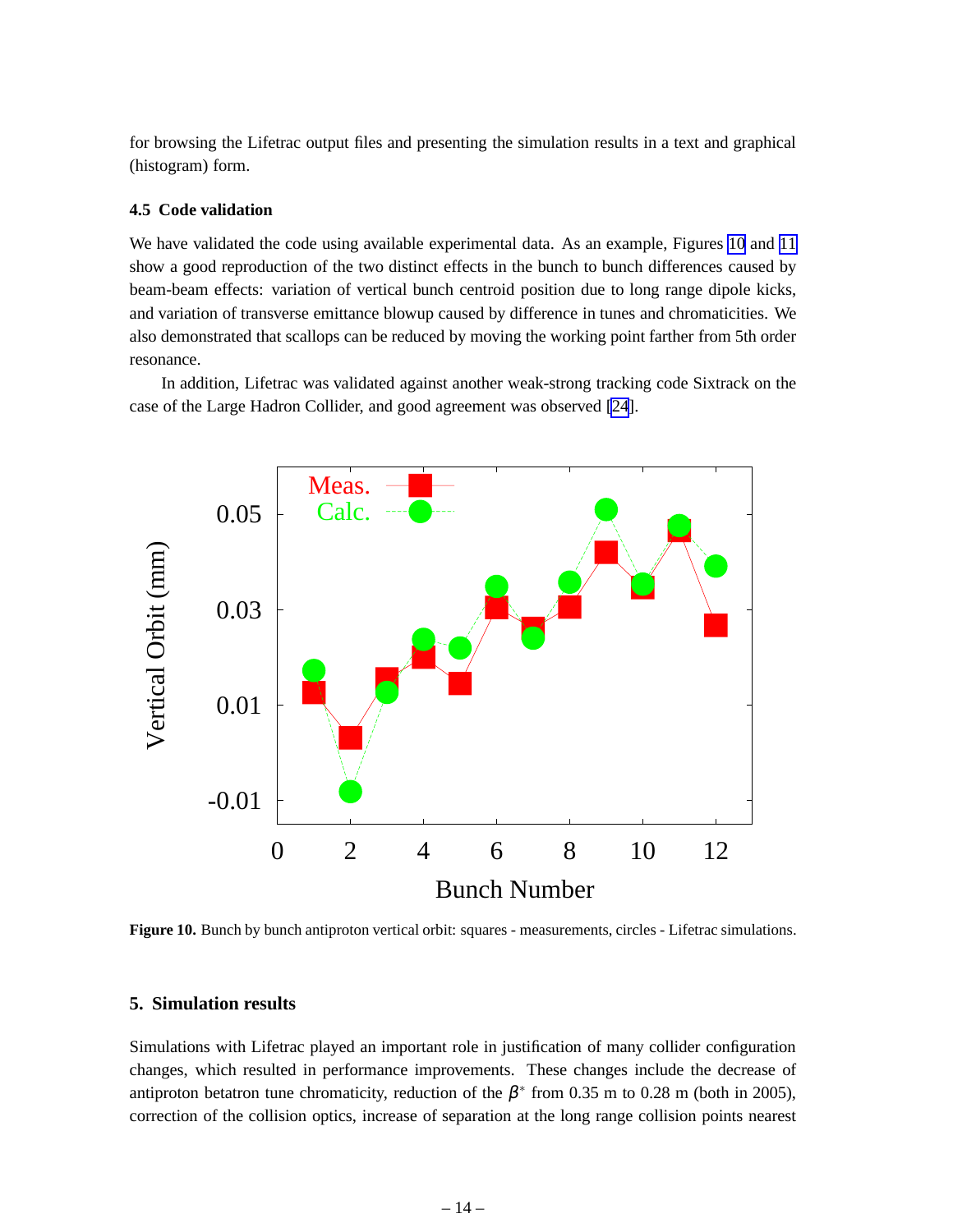<span id="page-15-0"></span>

**Figure 11.** Bunch by bunch antiproton emittance growth. Measured in store 3554 (red) and simulated with Lifetrac (blue).

to the main IPs, and correction of the chromatic beta-function. In this section we present selected simulation results for some of these topics.

## **5.1 Optics errors**

Early in the Collider Run II it was recognized that the Tevatron collision optics had significant deviations from design caused by the systematic betatron coupling resulting from the coil creep in main dipoles [[25](#page-23-0)], magnet calibration errors and other sources. We have measured the machine optics using the orbit response method [\[18](#page-22-0)] and performed simulations with Lifetrac for different optics versions. In the results presented below we used 3 major optics modifications:

- "design" optics with ideal parameters of the main IPs and zero coupling.
- "january" optics which was in effect until March, 2004. This optics was measured in January, 2004, and had sufficient distortions in the main IPs (unequal  $\beta$ -functions, beam waists shifted from the IP), and betatron coupling.
- "june" optics introduced in March, 2004, where all the distortions were corrected.

Comparison of the three cases is shown in Figure [12](#page-16-0). This plot shows that modifications to the optics implemented in March, 2004, made the optics close to the design. Additional simulations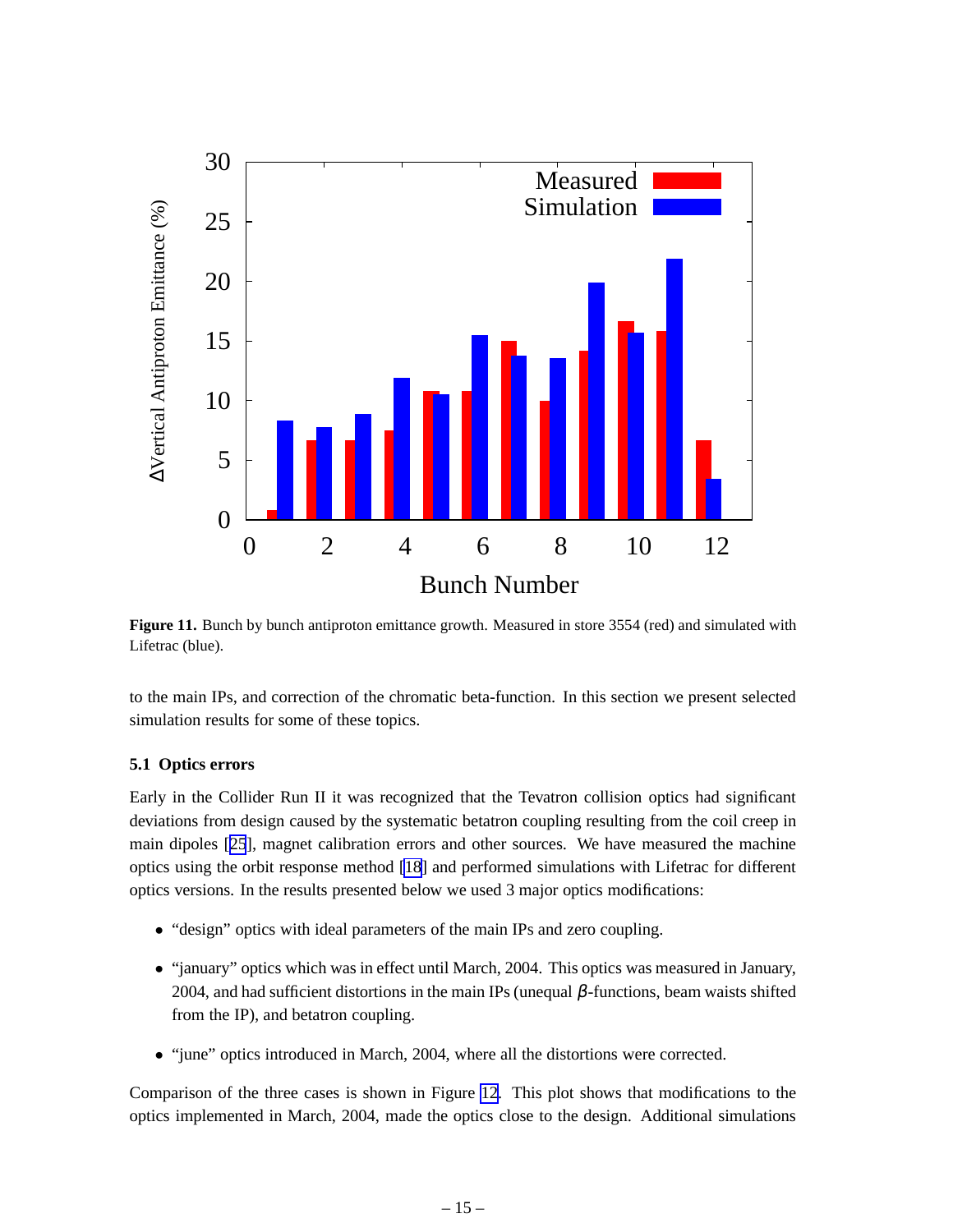<span id="page-16-0"></span>revealed that the main source of particle losses was in the long range collisions nearest to the main IPs. Increasing the beams separation in those points and optimisation of the phase advances cured high antiproton losses.



**Figure 12.** Intensity of antiproton bunch #6 vs. time for different types of optics (simulations with Lifetrac).  $\xi = 0.01, Q_x = 0.57, Q_y = 0.56$ 

#### **5.2 New collision helical separated orbit**

As mentioned above, the strong betatron resonances affecting the collider performance were caused by beam-beam effects. It was shown analytically that the strength of the 7-th order resonance was determined by the long range collisions [\[8](#page-22-0)]. Our simulations predicted that increasing the beam separation at the parasitic collision (PC) points nearest to the main IPs would give the largest benefit. The significance of the PCs is illustrated in Figure [13,](#page-17-0) where a bunch intensity is plotted vs. time  $(2 \times 10^6)$  turns in this simulation correspond to about 15 hours in the Tevatron) with the complete set of IPs and PCs, and with the most significant PCs turned off. It is clear that PCs dominate the particle losses.

To increase separation at these PCs, two extra electrostatic separators were installed during the 2006 shutdown. As the result, the separation at the PCs upstream and downstream of the main collision points (CDF and D0) increased by about 20% (Table [2](#page-17-0)). The larger separation showed itself in improved antiproton lifetime and allowed to push the proton intensity limit further.

Figure [14](#page-18-0) shows a comparison of the single bunch luminosity and luminosity integral for two HEP stores before and after commissioning of the new helical orbits. Initial intensities and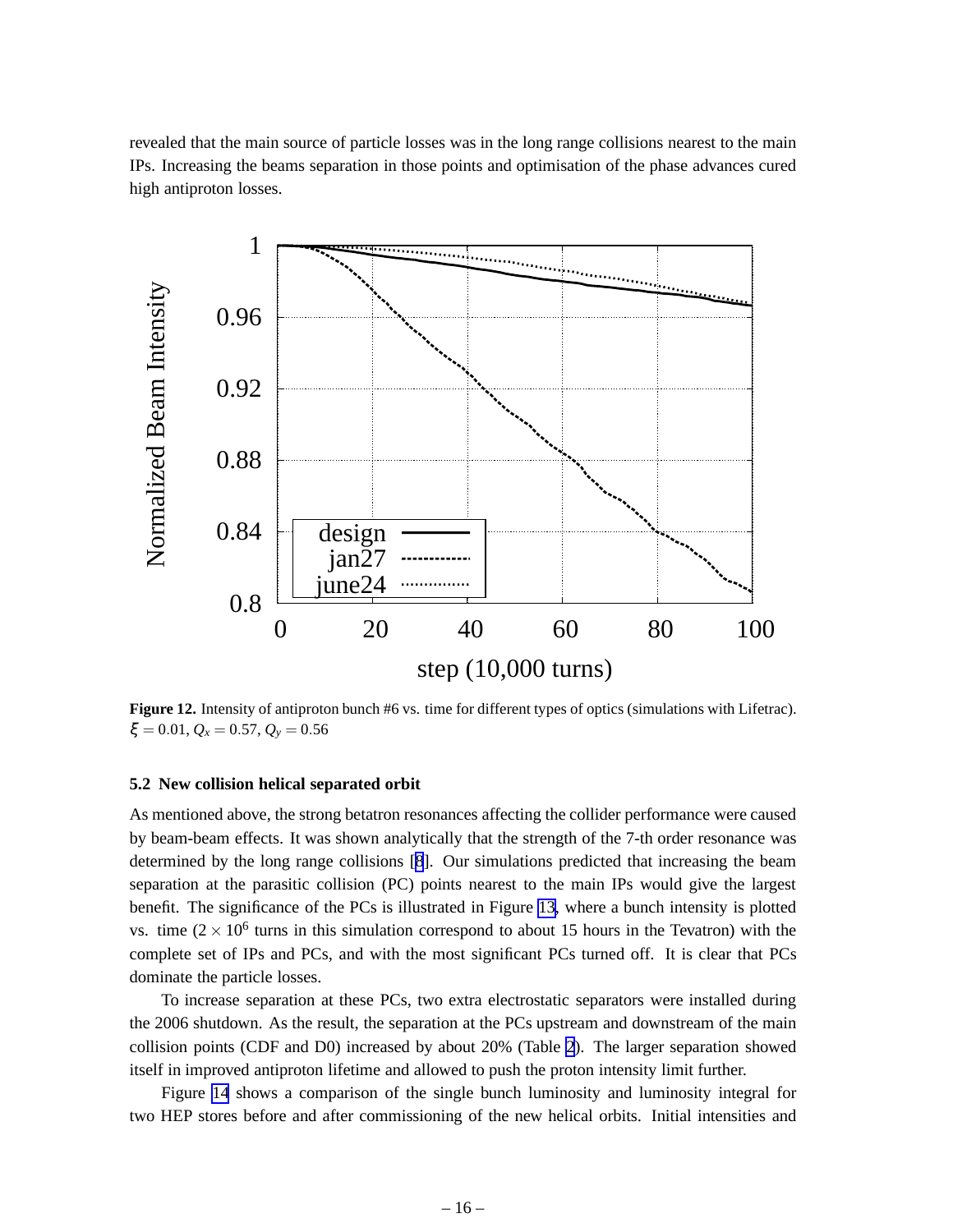<span id="page-17-0"></span>

**Figure 13.** Normalized intensity of antiproton bunch #6 simulated in the presence (solid line) and in the absence (dashed line) of the parasitic beam-beam interactions.

|               |     | CDF u.s. $\vert$ CDF d.s. $\vert$ D0 u.s. $\vert$ D0 d.s. |     |     |
|---------------|-----|-----------------------------------------------------------|-----|-----|
| <b>Before</b> | 5.4 | 5.6                                                       | 5.0 |     |
| After         | 6.4 | 5.8                                                       | 6.2 | 5.6 |

**Table 2.** Radial separations in the first long range collision points in the units of the rms beam size.

emittances of antiprotons in these stores were close which allows direct comparison. As one can see, luminosity lifetime in the new configuration has substantially improved. The overall gain can be quantified in terms of luminosity integral over a fixed period of time (e.g. 24 hours) normalized by the initial luminosity. The value of this parameter has increased by 16%.

## **5.3 Betatron tune chromaticity**

Reducing the betatron tune chromaticity can also be a very powerful instrument in decreasing the particle losses. Simulation results in Figure [15](#page-19-0) demonstrate that changing the tune chromaticity from 15-20 units to 5-10 units may significantly improve the beam lifetime. This change was implemented in 2006 and resulted in about 10% gain in the luminosity integration rate. The safe lower limit of the tune chromaticity was determined by the coherent stability of the beams. It was demonstrated experimentally that with head-on collisions initiated, the beams remained stable even at zero chromaticity. Apparently, the Landau damping by strong nonlinearity of the head-on beam-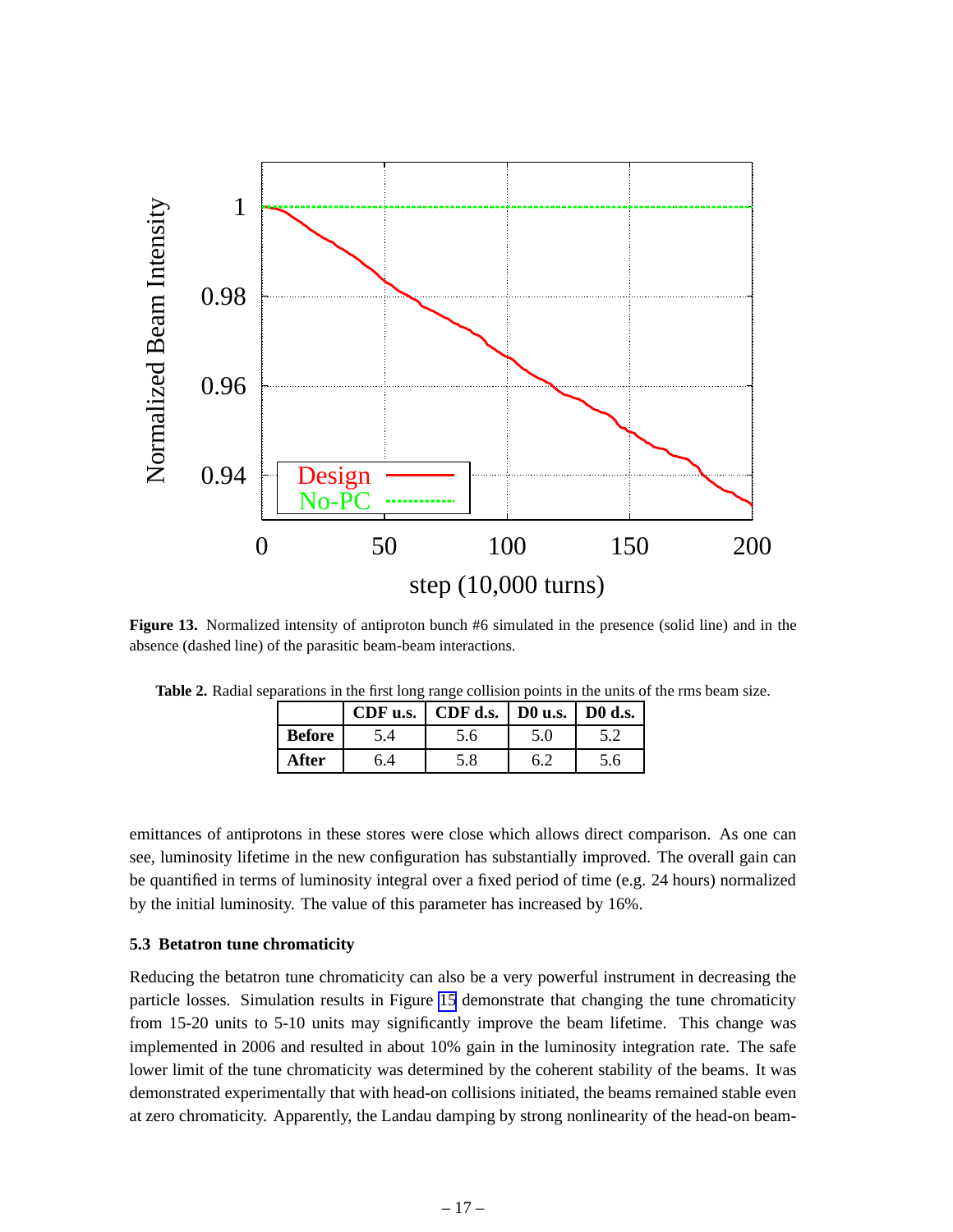<span id="page-18-0"></span>

**Figure 14.** Single bunch luminosity and luminosity integral for stores 4581 and 4859 (correspondingly before and after installation of additional electrostatic separators.

beam was the major factor. However, in the routine operation the typical value of chromaticity was set at approximately 5.

# **5.4**  $\beta^*$  reduction

Another improvement which could be relatively easily implemented was the reduction of the betafunction at the main IPs. Decreasing the  $\beta^*$  from the design value of 0.35 m to 0.28 m resulted in a 10% gain both in peak luminosity and in the luminosity integral. However, further improvement along this route was not practical due to the hourglass effect and rather significant increase of the maximum beta-function in the final focus triplet, and subsequent enhancement of effects related to the magnet vibrations and aperture limitation.

#### **5.5 Second order chromaticity**

Increasing the beam separation mitigated the long range beam-beam effects. However, with advances in the antiproton production rate, the initial antiproton intensity at collisions has been rising continuously. In 2006, the head-on beam-beam parameter for protons was pushed up to 0.016 which made the head-on beam-beam effects in the proton beam much more pronounced. One of the possible ways for improvement was a major change of the betatron tune in order to increase the available tune space (e.g. close to the half-integer). That, however, would require significant investment into the machine time for optics studies and tuning. A partial solution could be imple-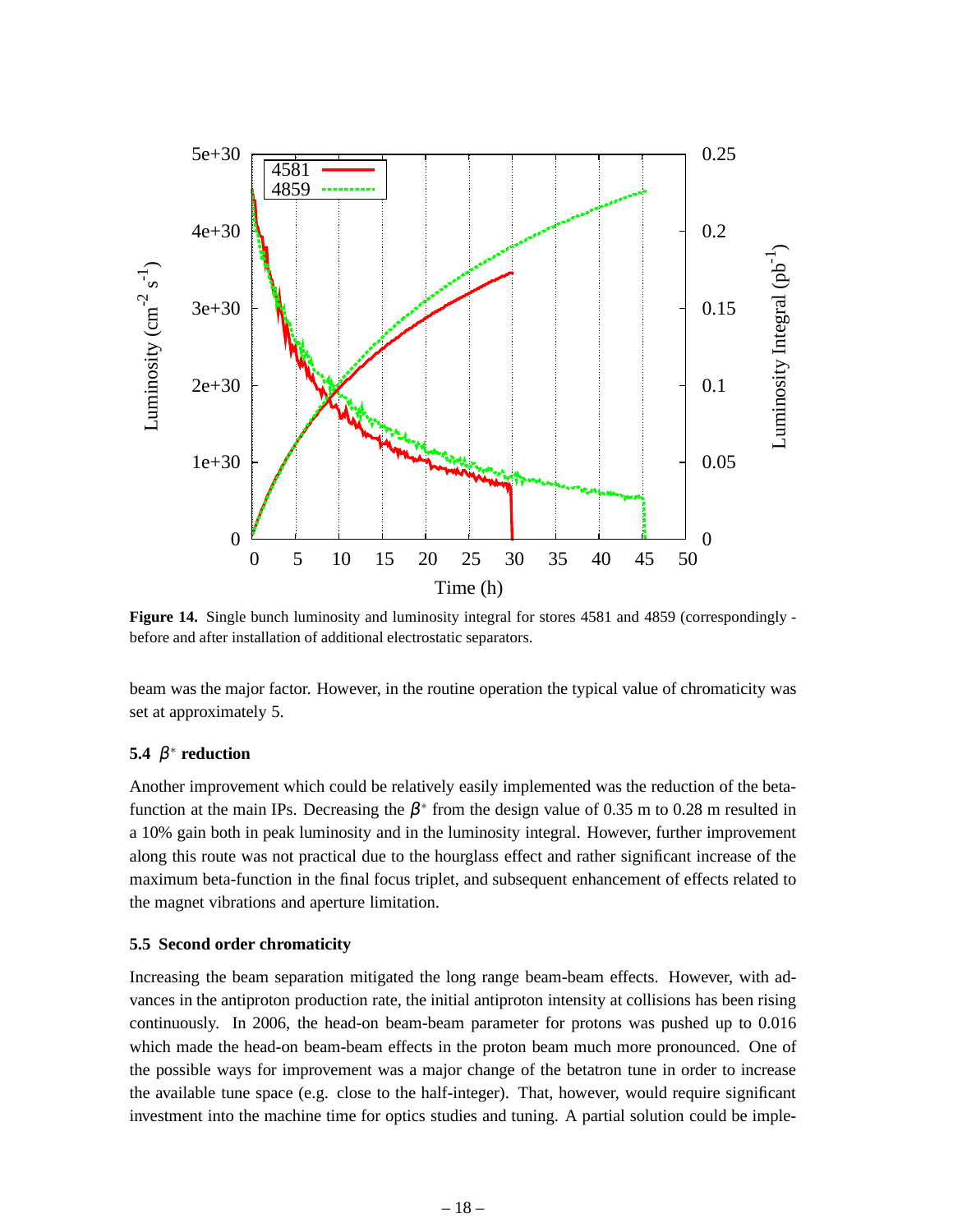<span id="page-19-0"></span>

**Figure 15.** Evolution of the antiproton bunch intensity for various values of betatron tune chromaticity,  $Q' = 0, 10, 19$ .  $Q_x = 0.58$ ,  $Q_y = 0.575$ ,  $\xi = 0.01$ .

mented by decoupling of the transverse and longitudinal motion at the main IPs i.e., by reducing the chromatic beta-function.

The value of chromatic beta-function  $(\Delta \beta/\beta)/(\Delta p/p)$  at both IPs in the original Tevatron lattice was -600 which lead to the beta-function change of 10% for a particle with  $1\sigma$  momentum deviation [\[10](#page-22-0)]. Thus, a large variation of focusing for particles in the bunch existed giving rise to beam-beam driven synchrobetatron resonances.

Planning ahead for the increase in amount of antiprotons available to the collider, we identified the large chromaticity of  $\beta^*$  as a possible source of the proton lifetime deterioration. Figure [16](#page-20-0) shows the beam-beam induced proton lifetime for different values of  $\xi$ , and demonstrates the benefitial effect of corrected chromatic  $\beta^*$ .

Simulations revealed an interesting feature in the behavior of the proton bunch length at high values of  $\xi$  – the so-called "bunch shaving", when the bunch length starts to decrease after initiating head-on collisions instead of steady growth predicted by the diffusion model (Figure [17](#page-21-0)). This behavior was observed multiple times during HEP stores in 2007, being especially pronounced when the vertical proton betatron tune was set too high.

In order to achieve the desired smaller beta-function chromaticity, a new scheme of sextupole correctors in the Tevatron has been developed and implemented in May of 2007. The scheme used the existing sextupole magnets, which were split into multiple families instead of just two original SF and SD circuits. The effect of introducing the new circuits is illustrated in Figure [6](#page-8-0).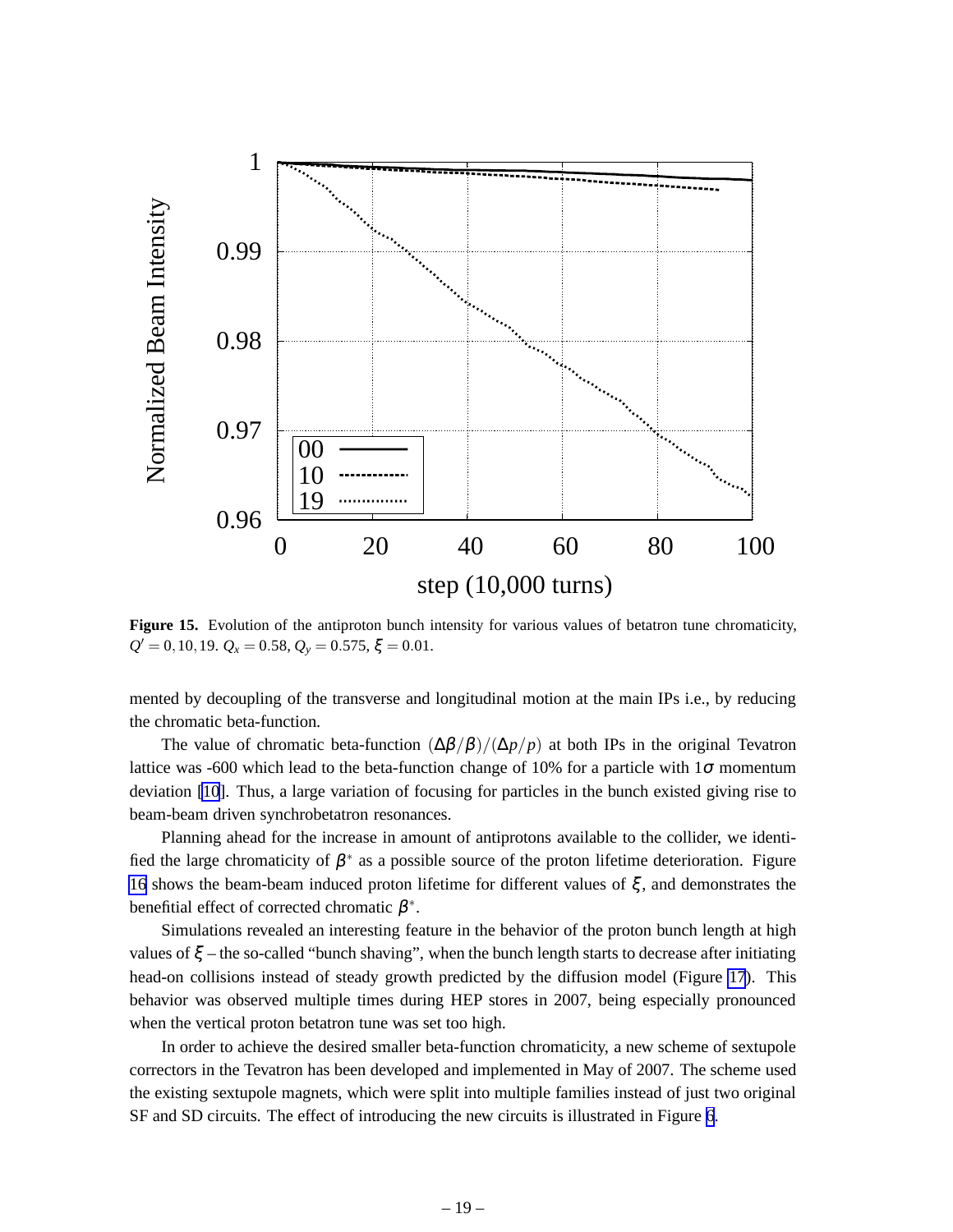<span id="page-20-0"></span>

**Figure 16.** Proton intensity evolution for different values of the beam-beam tune shift parameter per IP from  $\xi = 0$  to  $\xi = 0.01$ ; without and with compensation of the chromaticity of  $\beta^*$  (C<sub>2</sub> = 0).

#### **6. Summary and discussion**

Over the last four years of the Collider Run II, Tevatron routinely operated at the values of headon beam-beam tune shift for both proton and antiproton beams exceeding 0.02. The transverse emittance of antiprotons was a factor of 3 to 5 smaller than the proton emittance. This created significantly different conditions for the two beams.

Beam-beam effects in antiprotons were dominated by long range interactions at four parasitic collision points with minimal separation. After the separation at these points was increased to  $6\sigma$ no adverse effects were observed in antiprotons at nominal proton intensitites.

On the contrary, protons experienced intensity lifetime degradation due to head-on collisions with the beam of smaller transverse size. Correction of chromatic  $\beta$ -function in the final focus and reduction of betatron tune chromaticity increased the dynamic aperture and improved proton beam lifetime.

Weak-strong simulation of the beam-beam effects in the Tevatron with Lifetrac code correctly describes many observed features of the beam dynamics, has predictive power and has been used to initiate modifications of the machine configuration.

Further increase of the beam intensities was limited by the space available on the tune diagram near the operational working point. A change of the tune working point from 0.58 to near the half integer resonance would allow as much as 30% increase of intensities but would require a lengthy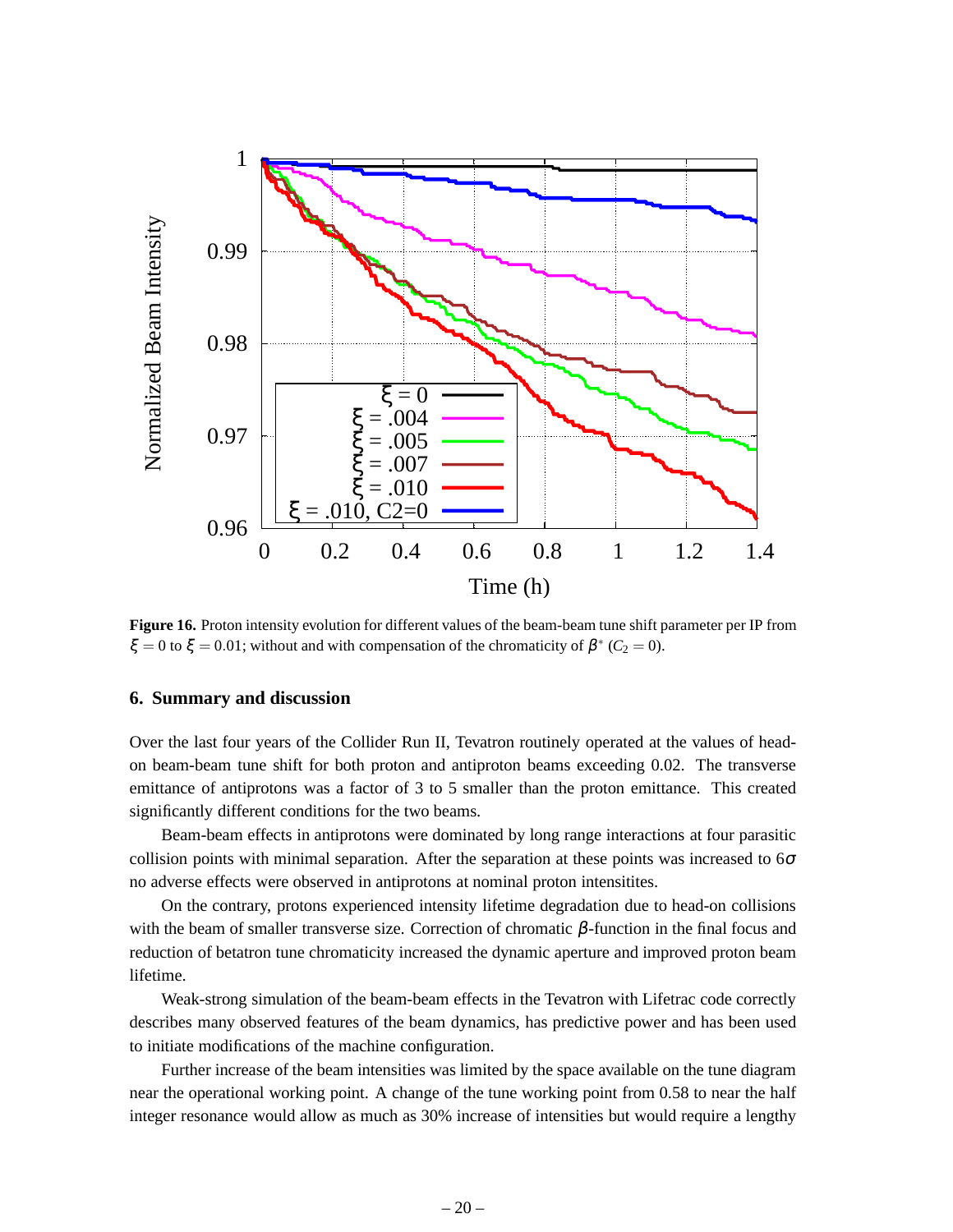<span id="page-21-0"></span>

**Figure 17.** Effect of the corrected second order chromaticity ( $C_2 = 0$ ) on the proton bunch length evolution at different values of the beam-beam parameter (solid lines - simulations, dots - Tevatron HEP store #5177).

commissioning period which rendered this improvement impossible in the Tevatron Collider Run II.

#### **Acknowledgments**

We would like to thank the Tevatron Department staff for their constant support and help in carrying out the beam expermients. We are particularly grateful to J. Annala, B. Hanna, R.S. Moore, V. Shiltsev, D. Still and C.Y. Tan. We would like to acknowledge the assistance of computing cluster administrator M. Kriss. We are indebted to T. Bolshakov for his help with the design of computer simulations. Fermilab is operated by Fermi Research Alliance, LLC under Contract No. DE-AC02-07CH11359 with the United States Department of Energy.

## **References**

- [1] S. Holmes, R.S. Moore, and V. Shiltsev, *Overview of the Tevatron collider complex: goals, operations and performance*, 2011 *JINST* **6** [T08001.](http://www.iop.org/EJ/abstract/1748-0221/6/08/T08001)
- [2] S. Nagaitsev et al., *Experimental demonstration of relativistic electron cooling*, *Phys. Rev. Lett.* **96** (2006) 044801.
- [3] V. Shiltsev et al., *Beam-beam effects in the Tevatron*, *Phys. Rev. ST Accel. Beams* **8** (2005) 101001.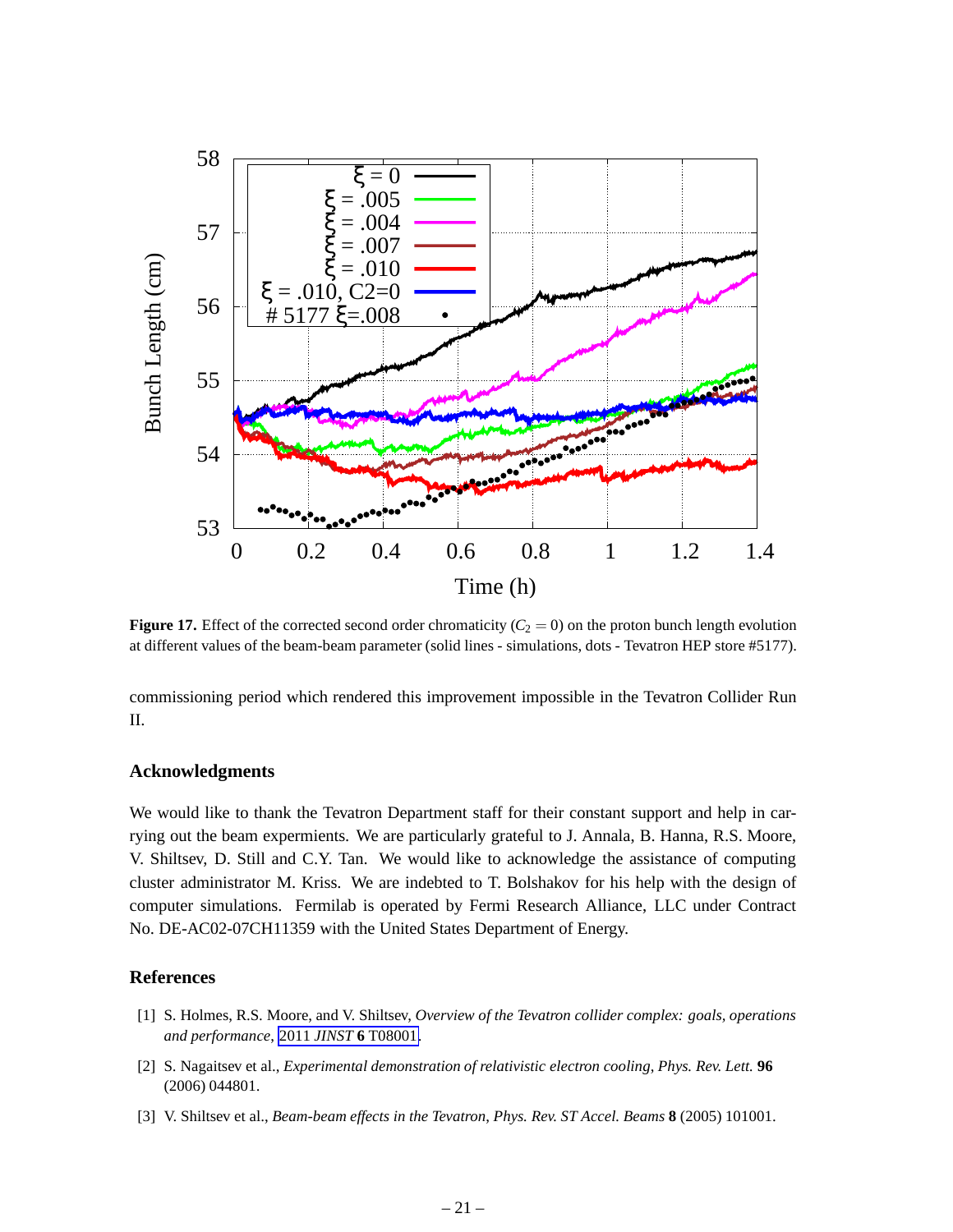- <span id="page-22-0"></span>[4] P.M. Ivanov et al., *Head-tail instability at Tevatron*, in proceedings of *the 2003 IEEE Particle Accelerator Conference*, Portland, OR, USA, (2003), p. 3062.
- [5] P.M. Ivanov et al., *Landau damping of the weak head-tail instability at Tevatron*, in proceedings of *the 2005 IEEE Particle Accelerator Conference*, Knoxville, TN, USA, (2005), p. 2714.
- [6] V.H. Ranjbar and P.M. Ivanov, *Chromaticity and wakefield effect on the transverse motion of longitudinal bunch slices in the Fermilab Tevatron*, *Phys. Rev. ST Accel. Beams* **8** (2008) 084401.
- [7] R.S. Moore et al., *Improving the Tevatron collision helix*, in proceedings of *the 2005 IEEE Particle Accelerator Conference*, Knoxville, TN, USA, (2005), p. 1931.
- [8] Y. Alexahin, *Optimization of the helical orbits in the Tevatron*, in proceedings of *the 2007 IEEE Particle Accelerator Conference*, Albuquerque, NM, USA, (2007), p. 3874.
- [9] C.Y. Tan and J. Steimel, *Controlled emittance blow up in the Tevatron*, in proceedings of *the 2009 IEEE Particle Accelerator Conference*, Vancouver, BC, Canada, (2009), p. 1668.
- [10] A. Valishev et al., *Correction of second order chromaticity at Tevatron*, in proceedings of *the 2007 IEEE Particle Accelerator Conference*, Albuquerque, NM, USA, (2007), p. 3922.
- [11] V. Shiltsev and E. McCrory, *Characterizing luminosity evolution in the Tevatron*, in proceedings of *the 2005 IEEE Particle Accelerator Conference*, Knoxville, TN, USA, (2005), p. 2536.
- [12] M. Syphers, *Beam-beam tune distributions with differing beam sizes*, Fermilab internal report Beams Doc. 3031, (2008).
- [13] Yu. Alexahin, *Theory and reality of beam-beam effects at hadron colliders*, in proceedings of *the 2005 IEEE Particle Accelerator Conference*, Knoxville, TN, USA, (2005), p. 544.
- [14] V. Lebedev, *Beam physics at Tevatron complex*, in proceedings of *the 2003 IEEE Particle Accelerator Conference*, Portland, OR, USA, (2003), p. 29.
- [15] A. Valishev, *Tevatron store analysis package*, Software code supported in 2006-2011,

http://www-bd.fnal.gov/SDAViewersServlets/valishev\_sa\_catalog2.html

- [16] D. Shatilov, *Beam-beam simulations at large amplitudes and lifetime determination*, *Part. Accel.* **52** (1996) p. 65.
- [17] K. Hirata, H. Moshammer and F. Ruggiero, KEK Report 92-117, (1992).
- [18] V. Sajaev et al., *Fully coupled analysis of orbit response matrices at the FNAL Tevatron*, in proceedings of *the 2005 IEEE Particle Accelerator Conference*, Knoxville, TN, USA, (2005), p. 3662.
- [19] A. Valishev et al., *Progress with collision optics of the Fermilab Tevatron collider*, in proceedings of *the 2006 European Particle Accelerator Conference*, Edinburgh, Scotland, (2006), p. 2053.
- [20] V. Lebedev et al., *Measurement and correction of linear optics and coupling at tevatron complex*, *Nucl. Instrum. Methods Phys. Res., Sect. A* **558**, (2006), p. 299.
- [21] V. Lebedev, *OptiM code*, Private communication,

http://www-bdnew.fnal.gov/pbar/organizationalchart/lebedev/OptiM/optim.htm

[22] V. Lebedev and A. Bogacz, *Betatron motion with coupling of horizontal and vertical degrees of freedom*, 2010 *JINST* **5** [P10010.](http://www.iop.org/EJ/abstract/1748-0221/5/10/P10010)